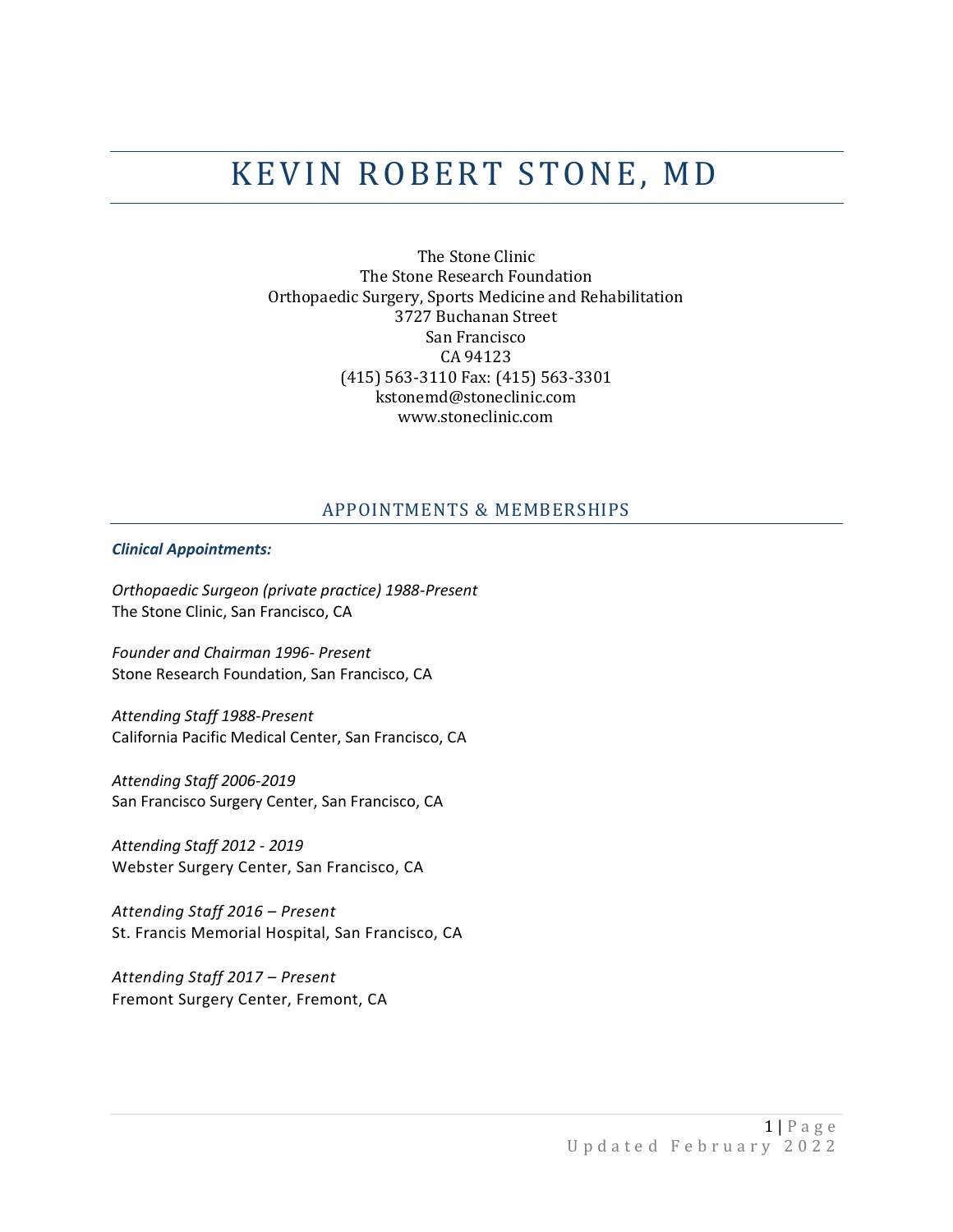#### *Business Appointments:*

*Chairman Aperion Biologics Inc 2014-2018 Founding Scientist & Chairman 1996 – 2008 CEO 1996 - 2008* CrossCart, Inc. (now Aperion Biologics, Inc), San Francisco, CA

*Chairman and CEO 1999 – 2003 Board Member 1999 – 2014* Joint Juice, Inc. (now Premier Nutrition Inc.), San Francisco, CA

*Founder and CEO 2006 – Present* Rescue Reel, LLC

*Founder 2012 – 2020* ProprioSense Holdings LLC, San Francisco, CA

*Scientist 1989 – 2004* Medical Research Institute of San Francisco at California Pacific Medical Center, San Francisco, CA

*Co-Founder and Founding Scientist 1984 – 1994* ReGen Biologics, Inc., San Francisco, CA

*Reviewer 2017-present* American Journal of Sports Medicine Cartilage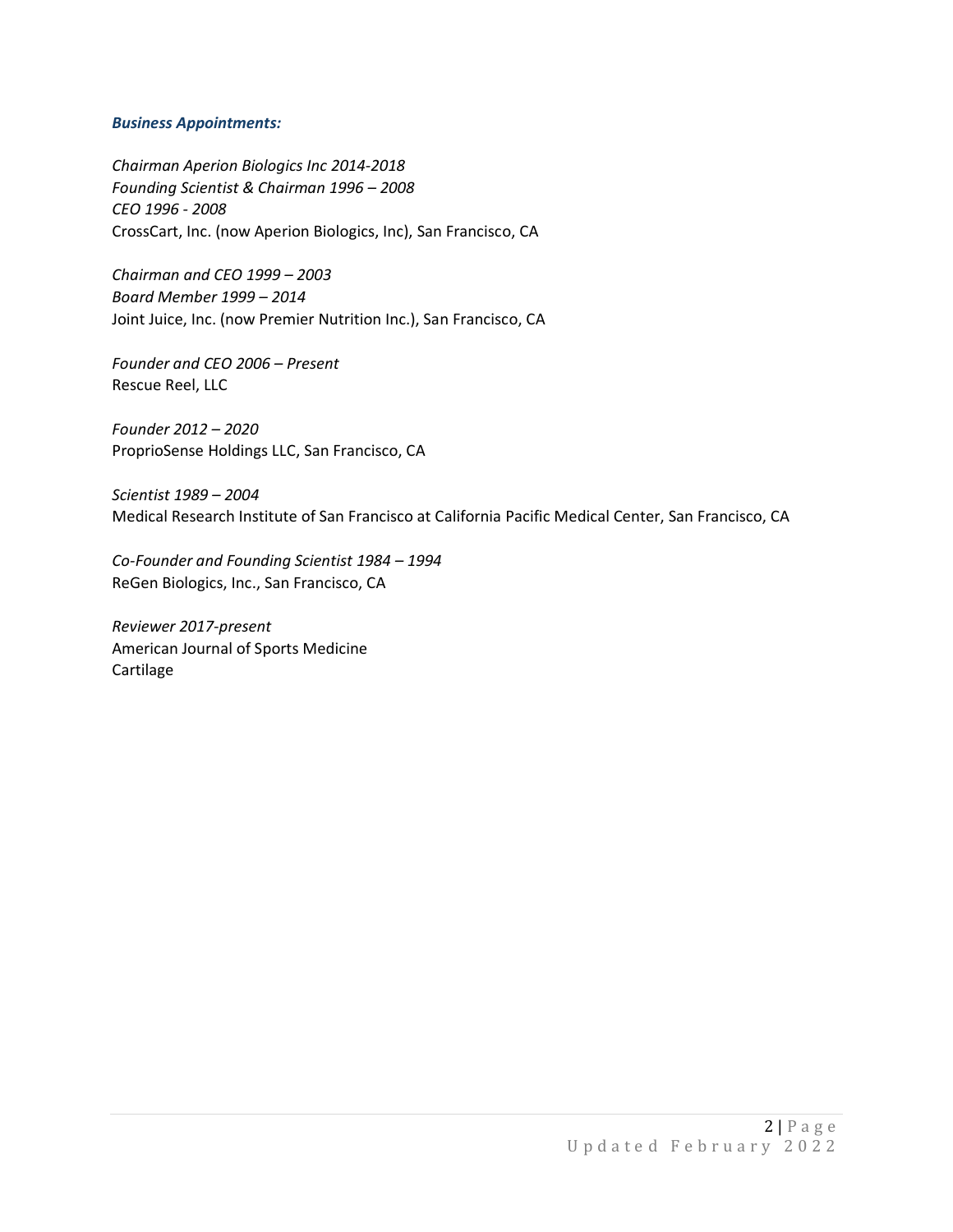#### *Other Appointments:*

Rebelle Rally, *Physician 2020* SF Examiner, *Feature columnist – 2014 – 2020* Veterinary Orthopedic Society – Jacques James Lecturer—*Honorary Member 2013* espnW a[t ESPN](http://www.linkedin.com/companies/espn) - *Advisory Panel – 2010 - 2020* Jeep King of the Mountain Ski Tour, *Head Physician 2007-08* Honda Ski Tour, *Head Physician 2006-07* Arthritis Foundation, *Member, Medical & Scientific Committee 2002 - 2010* Alonzo King's Lines Ballet, *Company Physician 1998 - 2010* The Marin Ballet, *Company Physician 1998 -2010*  Lawrence Pech Dance Company, *Company Physician 1996 - 2005* Old Blues Rugby, *Team Physician 1996* Berkeley Women's Rugby, *Team Physician 1995* Smuin Ballet, *Company Physician 1994-2020* Sutter Street Surgery Center, Secretary, *Executive Committee 1994 - 1995* United States Olympic Training Center, *Orthopaedic Surgeon Volunteer 1994* Sutter Street Surgery Center, *Quality Assurance Committee 1993 – 1994* United States Modern Pentathlon, *Physician 1990* Professional Ski Tour, *Physician 1989 - 1996*  International Winter Special Olympics, *Physician 1989* United States Ski Team, *Orthopaedic Surgeon 1988 - 2000* National Institutes of Health, *SBIR Grant Review Board 1987*

#### *Memberships:*

Anterior Cruciate Ligament Study Group American Academy of Orthopaedic Surgeons American College of Sports Medicine California Medical Association California Orthopaedic Association European Society of Knee Surgery and Arthroscopy International Cartilage Repair Society International Society of Arthroscopy, Knee Surgery, and Orthopaedic Sports Medicine Meniscus Transplantation Study Group Orthopaedic Research Society San Francisco Marin Medical Society Société Internationale de Chirurgie Orthopédique et de Traumatologie Western Orthopaedic Association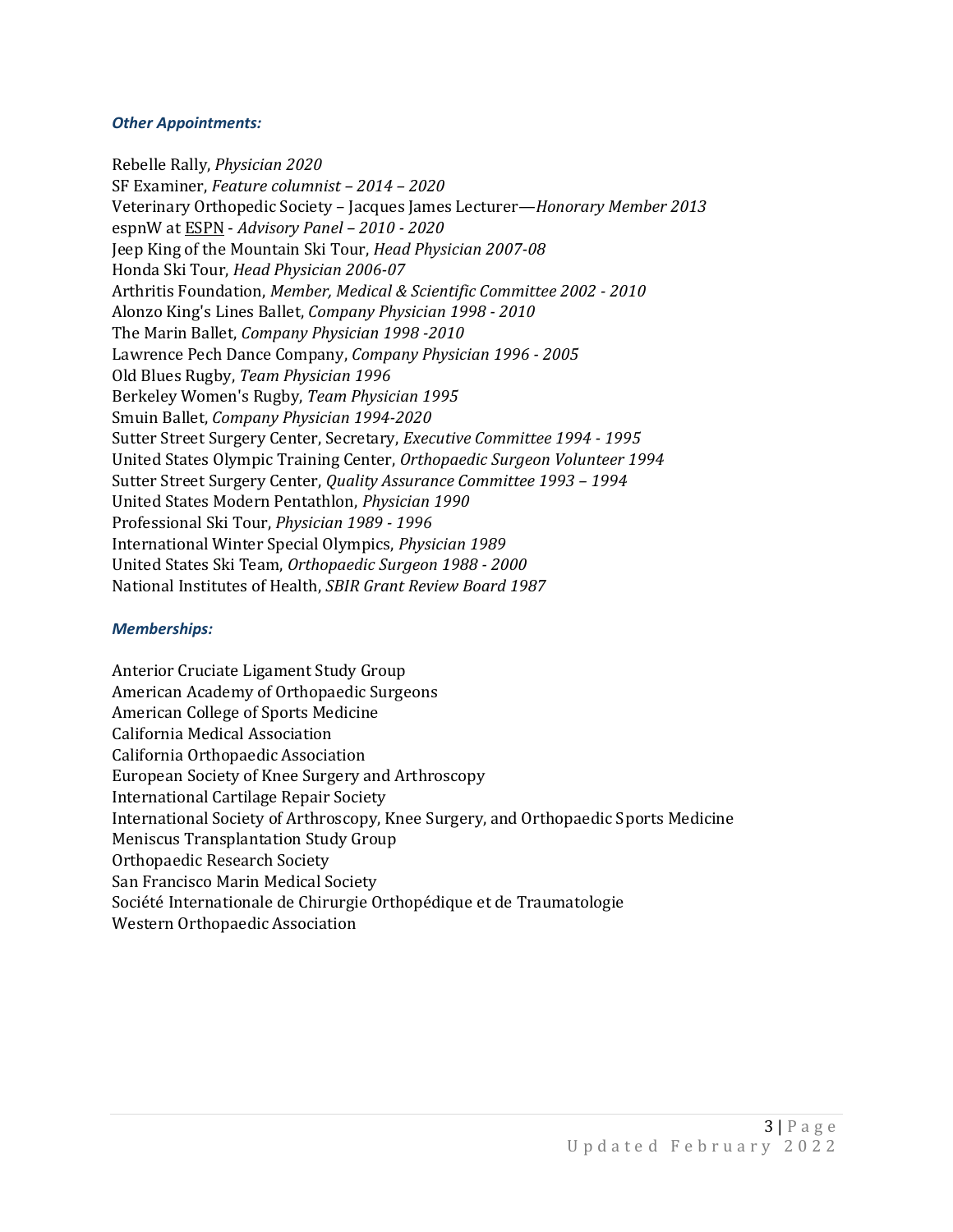## *Education:*

*The University of North Carolina School of Medicine 1977 – 1981* Earned M.D. with honors in medicine and surgery clerkships. Received honors in orthopaedics, general surgery, cardiology, anesthesiology, and dermatology sub-specialty electives. President of the third year Medical Class of 1981.

*Harvard College 1973 – 1977* Earned A.B. degree, Cum Laude, with Biology concentration. Captain of the House Crew Rowing in the Royal Henley Regatta, Henley, England. Member, Harvard Polo Club. Rowed heavyweight crew.

#### *Residency:*

*Resident 1983 – 1986* Combined Orthopaedic Residency Program, Harvard University

*Resident 1982 – 1983* Department of Surgery, Stanford University Hospital

*Intern 1981 – 1982*  Department of Medicine, Boston's Beth Israel Hospital

#### *Certifications:*

*Qualified Medical Examiner 1994-2000 American Board of Orthopaedic Surgery* Re-Certified January 2012 Re-Certified July 2001 Board Certified July 1991

*MAKO® Robotic Arm Interactive Orthopaedic System (RIO) Clinical Training Program* Certified Nov 20, 2010

*MAKO® Total Knee Certification - Surgical Training Program* Certified Aug 24, 2018

#### *Fellowships:*

*Fellow in Knee Surgery and Sports Medicine 1986 – 1987* Under J. Richard Steadman, M.D.

*Visiting Research Fellow 1986* Hospital for Special Surgery Laboratory of Comparative Anatomy, NY Under Steven P. Arnoczky, D.V.M.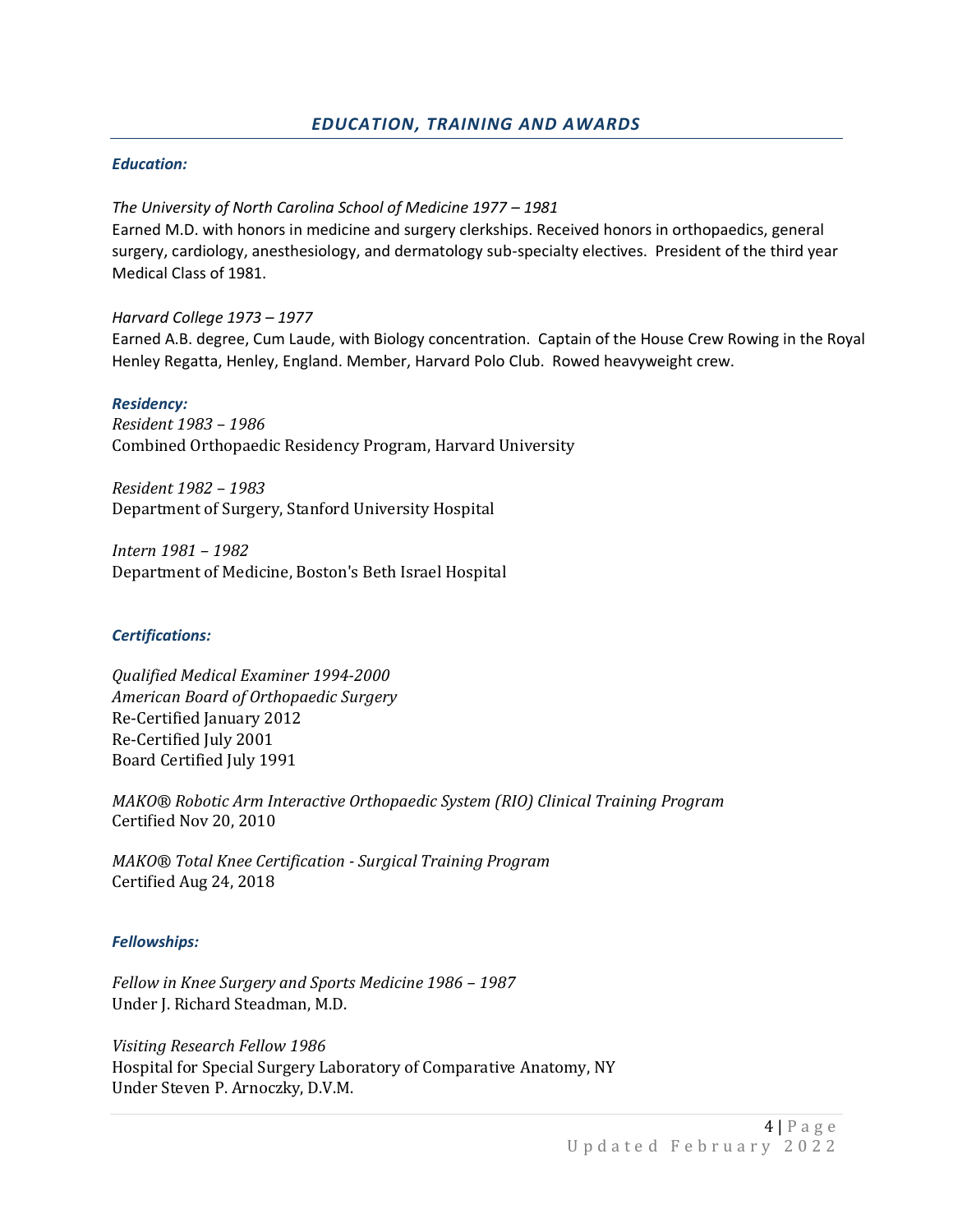## *Awards:*

## **American Academy of Orthopaedic Surgeons Media Orthopaedic Reporting Excellence (MORE Award)**

ABC News with Becky Worley "How to run without Pain: 7 tips to try" 2019

## **Becker's ASC Review**

100 ASC Industry Physician Leaders to Know June 2014

## **Becker's Orthopedic & Spine Review**

70 of the Best Knee Surgeons in America December 2010

# **Doctor of Humane Letters -** Honoris Causa

Pacific Graduate School of Psychology June 2003

## **Clear Choice Award (Carbonated Beverage Category) 2002**

Innovative Glass Packaging Design, Joint Juice Bottle Design, Glass Packaging Institute

## **Cabaud Award 1990**

Meniscal Regeneration Using Co-Polymeric Collagen Scaffolds. The American Orthopaedic Society for Sports Medicine

## **The Individual Orthopaedic Instruction Top Videotape of 1990**

Anterior Cruciate Ligament and Knee Rehabilitation. American Academy of Orthopaedic Surgeons

## **The Albert Trillat Young Investigator's Award 1989**

Replacement of the Meniscus: Original Investigation in Meniscal Regeneration and a Review. International Society of the Knee

## **Resident's Essay Award 1987**

Ligament and Tendon Oxygenation Measurements Using Polarographic Oxygen Sensors. Arthroscopy Association of North America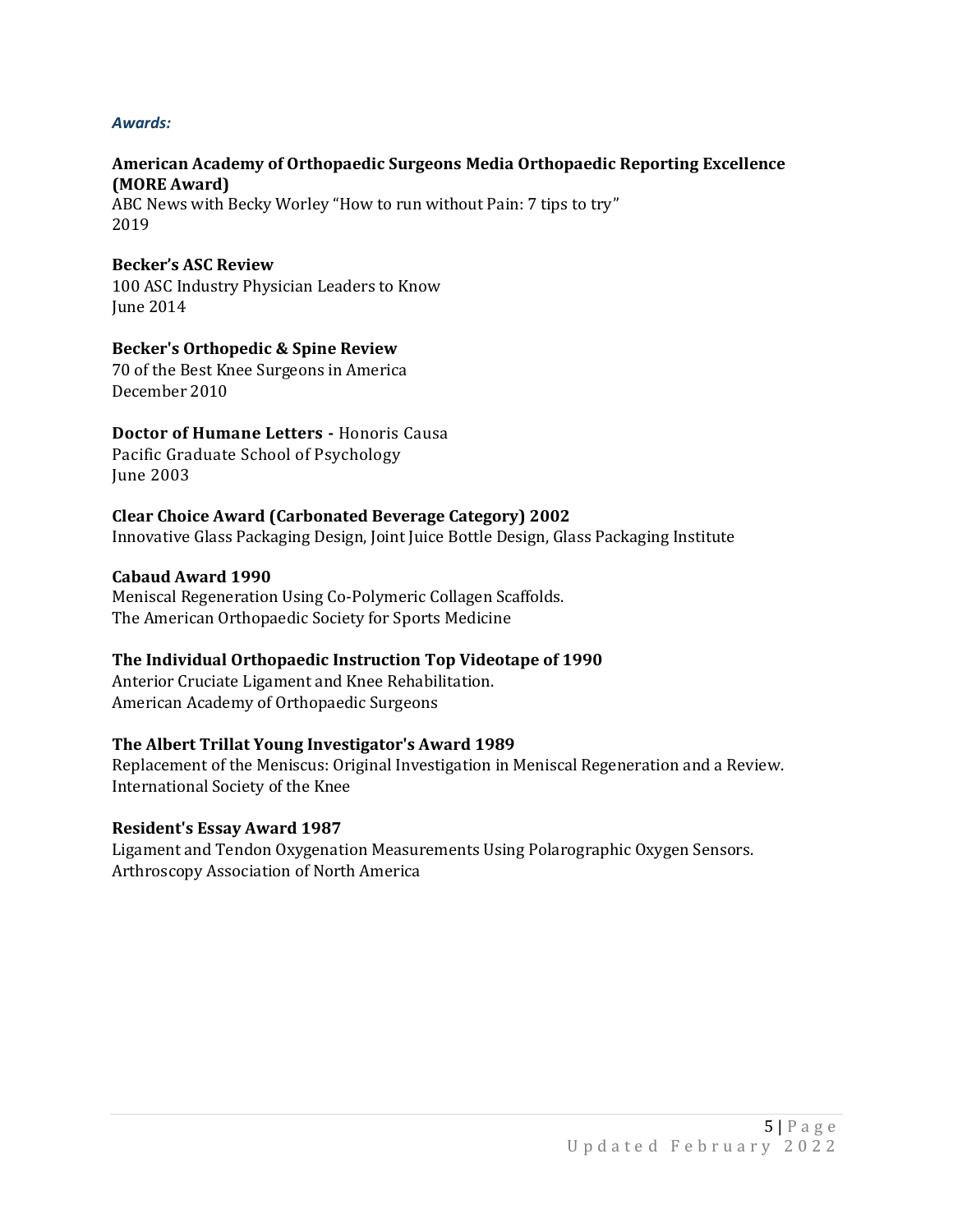# *RESEARCH*

## **CrossCart, Inc.**

Xenograft ligament cartilage, bone, and tendon transplantation 1995-2018 FDA-Approved ACL Replacement Study 2003 - 2005

## **Stone Research Foundation**

Articular Cartilage Repair in an Equine Model Study 2021 – Present Use of Testosterone to Prevent Post-Surgical Muscle Loss – Pilot Study 2020 – Present Repair of Articular Joint Defects by α-Gal Nanoparticles in Cartilage Paste 2021- Present Effect of Anabolic Agents on Chondrocytes and Synoviocytes in a 3D "Lab-on-a-chip" Model – Pilot Study 2021 – Present A Novel Therapy for Articular Cartilage Autologous Cellular Repair by Paste Grafting –2021 – Cellular and Biochemical Characterization of Articular Cartilage Paste Graft with and without Wharton's Jelly for Cartilage Defect Repair 2021 – Present 3D Lab-on-a-chip and Nanoparticles for Promoters of Cell Growth 2021- Present Anterior Cruciate Ligament Subjective Outcomes Study – 2007- Present Partial and Total Knee Replacement Subjective Outcomes Study – 2007 - Present Percutaneous Repair of the Achilles Tendon 2007 - Present Biologic Joint Repair Subjective Outcomes Study 2007 - Present Failed OATS study – 2016 - Present Salvage and Repair of Osteochondritis Dissecans with Articular Cartilage Paste Grafting 2002 - Present Meniscal Allograft Replacement Subjective Outcomes Study 1997 - Present Meniscus Transplantation in Athletes 1997- Present Articular Cartilage Paste Grafting to Traumatic and Arthritic Knee Joint Defects 1991 – Present Pathogen Screening in OA and non-OA Orthopaedic Surgical Patients 2018 - 2021 Short-Term Changes in Osteoarthritic Knee Synovial Fluid Biochemistry Following Intra-articular Injection of Amniotic Fluid 2018 – 2021 Articular Cartilage Paste Graft Characterization Study 2017 - 2018 Cell seeding of allograft tissues and cartilage 2012 – 2017 Articular Cartilage Thin Shell Graft Study 2007 -2017 Paste Graft Characterization Study 2007 – 2016 Collagen Meniscus Implant Study 1993 - 2010 Glucosamine and Athletic Performance 2007 - 2009 Meniscus Sizing Study 2004 - 2005 Open Wedge Osteotomy Study 1997 - 2003 Epidemiology of Baker's Cysts 1995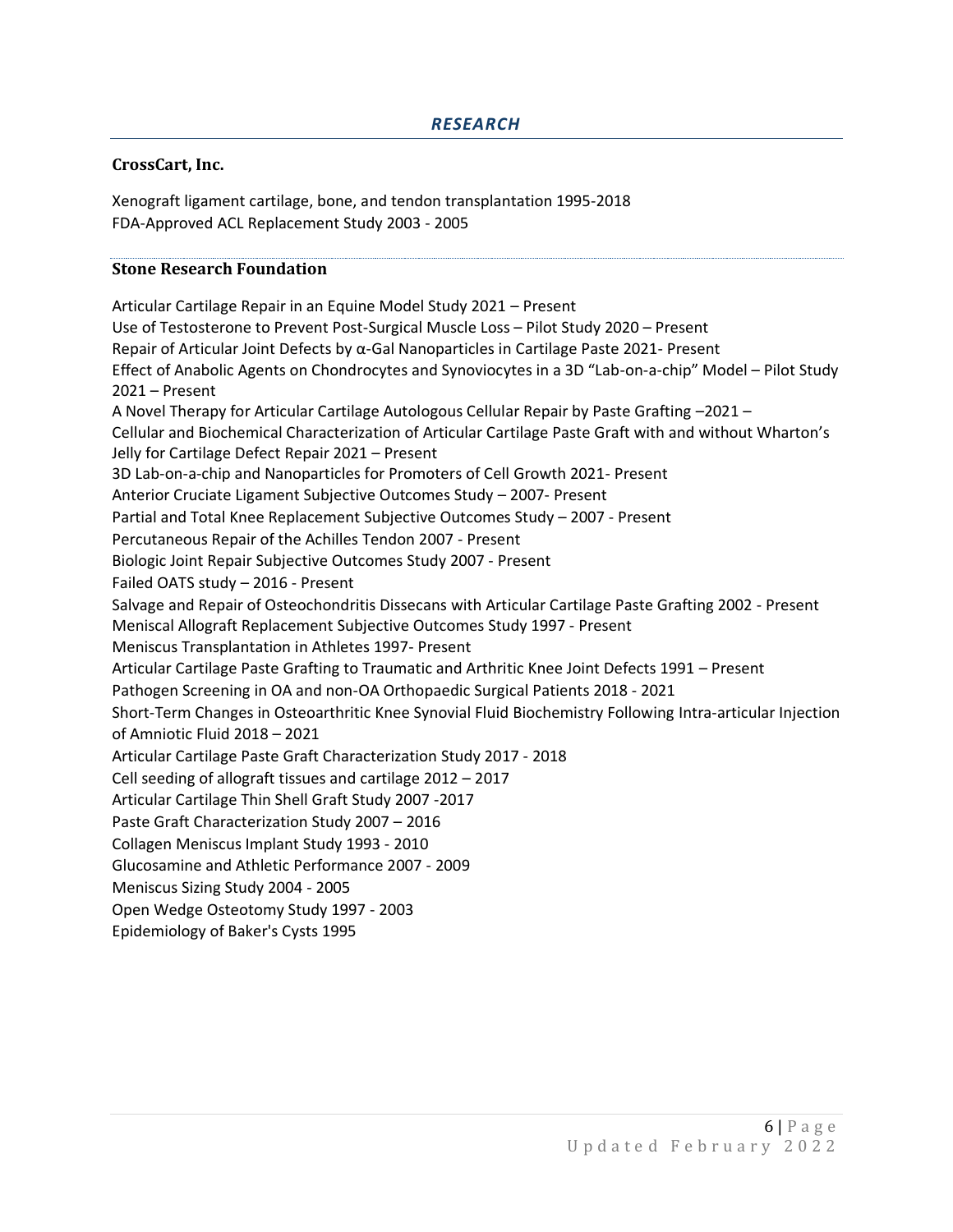#### **California Pacific Medical Center Research Institute 1994**

Intervertebral disc nucleus replacement using a collagen scaffold.

#### **Hospital for Joint Diseases 1993**

Collaborative research, prosthetic intervertebral disc biomechanics.

#### **University of Iowa, Bone Healing Laboratory 1993**

Collaborative research on suture anchor design and testing with Drs. Joy Baker and James Nepola.

#### **University of Iowa, Bone Healing Laboratory 1993**

Collaborative research on intervertebral disc replacement in the canine spine with Drs. Joy Baker, Vijay Goel, and James Weinstein.

#### **California Advanced Imaging 1992**

3-D MRI volume sizing of meniscal cartilage with Dr. David Stoller.

#### **Medical Research Institute of San Francisco 1992**

Soft tissue augmentation.

**ReGen Biologics, The Stone Clinic, Medical Research Institute of San Francisco 1989 – 1994** FDA-approved human feasibility study of a collagen meniscus implant. 7-Year Follow-Up of Collagen Meniscus Implantation 2001

#### **Letterman Army Institute of Research 1987 - 1991**

Meniscal cartilage regeneration. Intervertebral Disc Replacement.

#### **Hospital for Special Surgery 1986**

Meniscal cartilage biology. Meniscal transplantation and techniques of preservation.

#### **Harvard Combined Orthopaedic Residency 1984 – 1986**

Oxygenation patterns and vascular anatomy of intra-articular structures.

#### **Harvard School of Public Health 1976 – 1977**

Carbon monoxide induced arteriosclerosis under J. Spengler.

#### **Harvard Medical School 1974 - 1976**

High altitude human physiology under Dr. Ross McFarland.

## *GRANTS*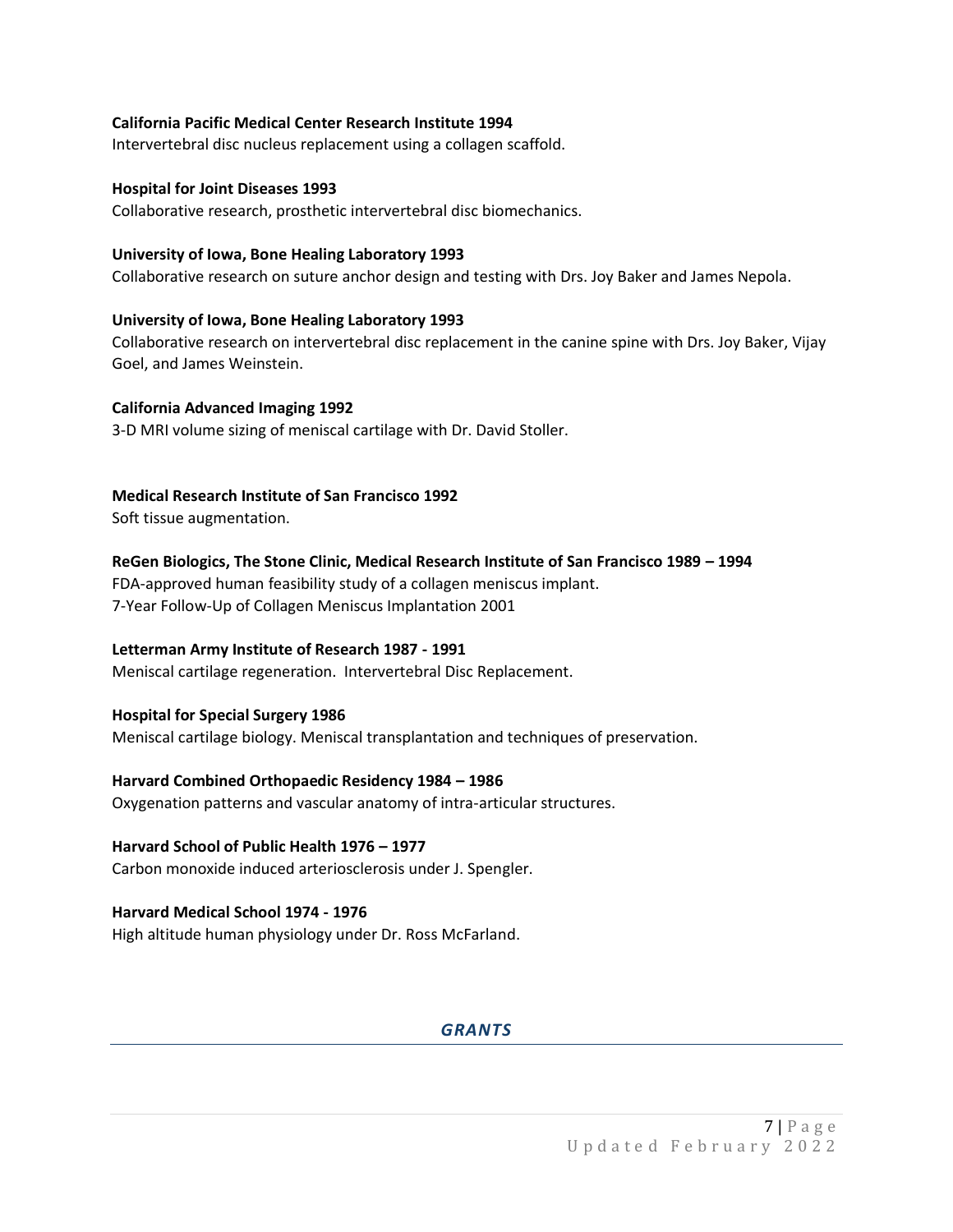A Novel Therapy for Articular Cartilage Autologous Cellular Repair by Paste Grafting. DISC 2: CIRM Quest – Discovery Stage Research Projects, Application # DISC2-13131, 2022 – 2024.

Tendon Healing in an Ovine Patellar Tendon Defect Model: Evaluation of Platelet-Rich Plasma. Stryker Orthopaedics, Research Support, 2011 – 2014.

Evaluation of glucosamine for post-exercise muscle pain Joint Juice Grant

Pig Articular Cartilage as Xenograft (NIH-SBIR) Award # 1R43 AR45321-01, 1998.

Evaluation of a Resorbable Collagen Template for Meniscal Regeneration. Small Business Innovative Research Grant (NIH-SBIR), 1994-1995.

Intervertebral Disc Replacements in Goats. Letterman Army Institute of Research, Research Support, 1990.

Studies of the Effect of TGF-B on Meniscal Fibrochondrocytes Grown in Co-polymeric Collagen Based Scaffolds.

Letterman Army Institute of Research, Research Support, 1989 - 1992.

Prosthetic Meniscal Replacement in the Canine Stifle. Medical Research Institute of San Francisco. New Scientist Support, 1989 - 1992.

Replacement of Meniscal Cartilage with a Biosynthetic Scaffold in Dogs. Letterman Army Institute of Research. Research Support, 1988 - 1992.

Electrical Muscle Stimulation for the Prevention of Post-Operative Upper Leg Atrophy. EMPI Research Grant, 1987.

Replacement of Meniscal Cartilage with a Biosynthetic Scaffold in Pigs. Letterman Army Institute of Research. Research Support, 1987.

## *PATENTS*

Personal Escape Device. US Patent 8,499,890 B2. Issued August 6, 2013.

Bone Xenografts. US Patent 7,722,672 B2. Issued May 25, 2010.

Xenograft Heart Valves. US Patent 7,645,568 B2. Issued January 12, 2010.

Galactosidase-Treated Prosthetic Devices. US Patent 7,594,934 B2. Issued September 29, 2009.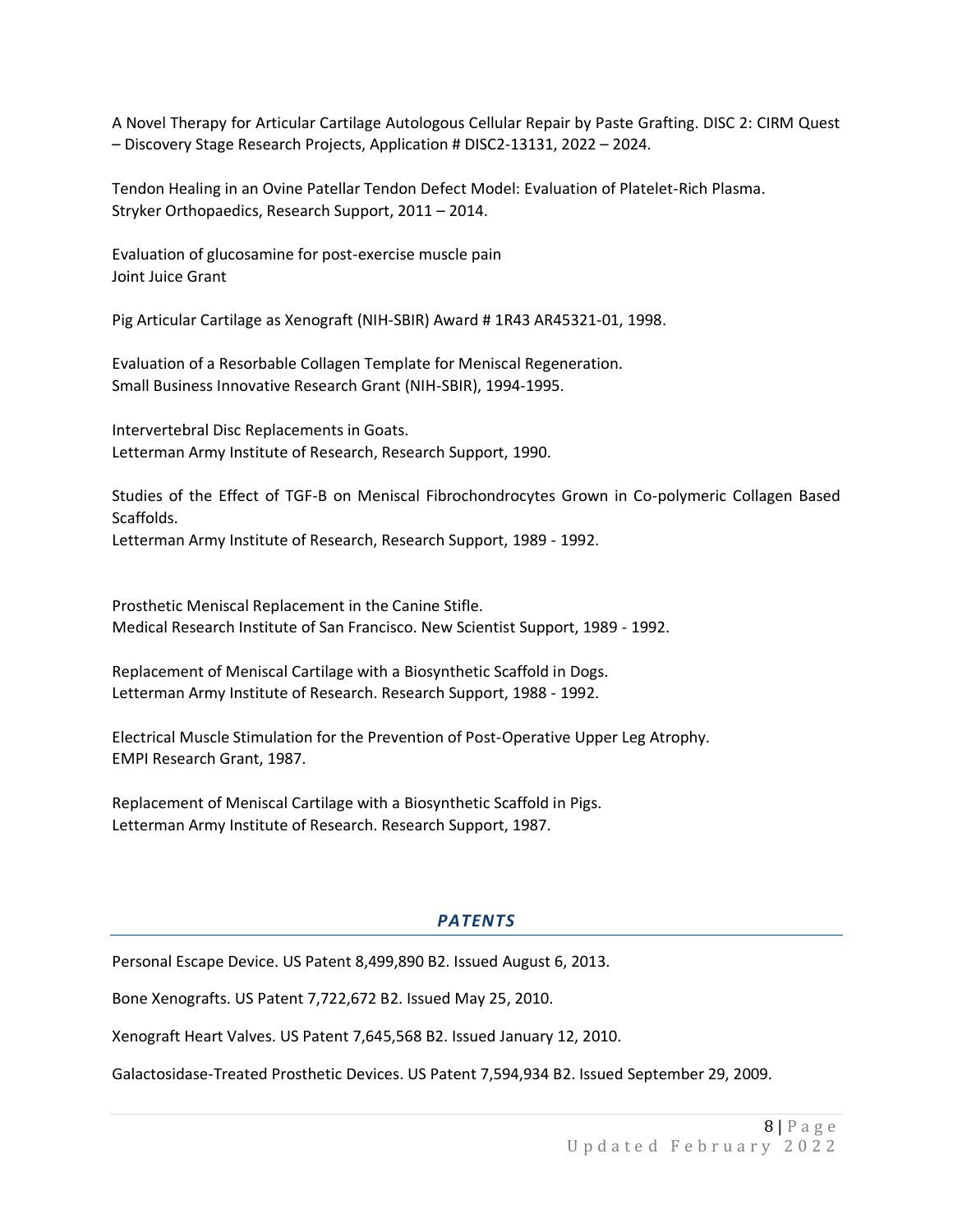Substantially Non-Immunogenic Injectable Collagen. US Patent 7,064,187 B2. Issued June 20, 2006.

Substantially Non-Immunogenic Injectable Collagen. US Patent Application Publication. US 2004/0192603 A1. Issued September 30, 2004.

Soft Tissue Xenografts. US Patent 6,758,865 B1. Issued July 6, 2004.

Proteoglycan-Reduced Soft Tissue Xenografts. US Patent 6,455,309. Issued September 24, 2002.

Cartilage Enhancing Food Supplements and Methods of Preparing the Same. US Patent 6,432,929. Issued August 13, 2002.

Anterior Cruciate Ligament Xenografts. US Patent 6,402,783. Issued June 11, 2002.

Food Supplement Containing A Cartilage Supplement. US Patent 6,391,864. Issued May 21, 2002.

Method of Preparing Xenograft Heart Valves. US Patent 6,383,732. Issued May 7, 2002.

Proteoglycan-Reduced Soft Tissue Xenografts. US Patent 6,267,786. Issued July 31, 2001.

Aldehyde and Glycosidase-Treated Soft and Bone Tissue Xenografts. US Patent 6,231,608. Issued May 15, 2001.

Anterior Cruciate Ligament Xenografts. US Patent # 6,210,440. Issued April 3, 2001. Suture Anchor Assembly. US Patent 6,139,565. Issued October 31, 2000.

Method and Paste for Articular Cartilage Transplantation. US Patent # 6,110,209. Issued August 29, 2000.

Anterior Cruciate Ligament Xenografts. US Patent # 6,110,206. Issued August 29, 2000.

Meniscal Heterografts. US Patent # 6,093,204. Issued July 25, 2000.

Anterior Cruciate Ligament Heterograft. US Patent # 6,063,120. Issued May 16, 2000.

Articular Cartilage Xenografts. US Patent # 6,049,025. Issued April 11, 2000.

Meniscal Xenografts. US Patent # 6,046,379. Issued April 4, 2000.

Meniscal Augmentation Device. US Patent # 6,042,610. Issued March 28, 2000.

Osteotomy Wedge Device, Kit and Methods for Realignment of a Varus Angulated Knee. US Patent # 6,008,433. Issued December 28, 1999.

Meniscal Xenografts. US Patent # 5,984,858. Issued November 16, 1999.

Method and Paste for Articular Cartilage Transplantation. US Patent # 5,964,805. Issued October 12, 1999.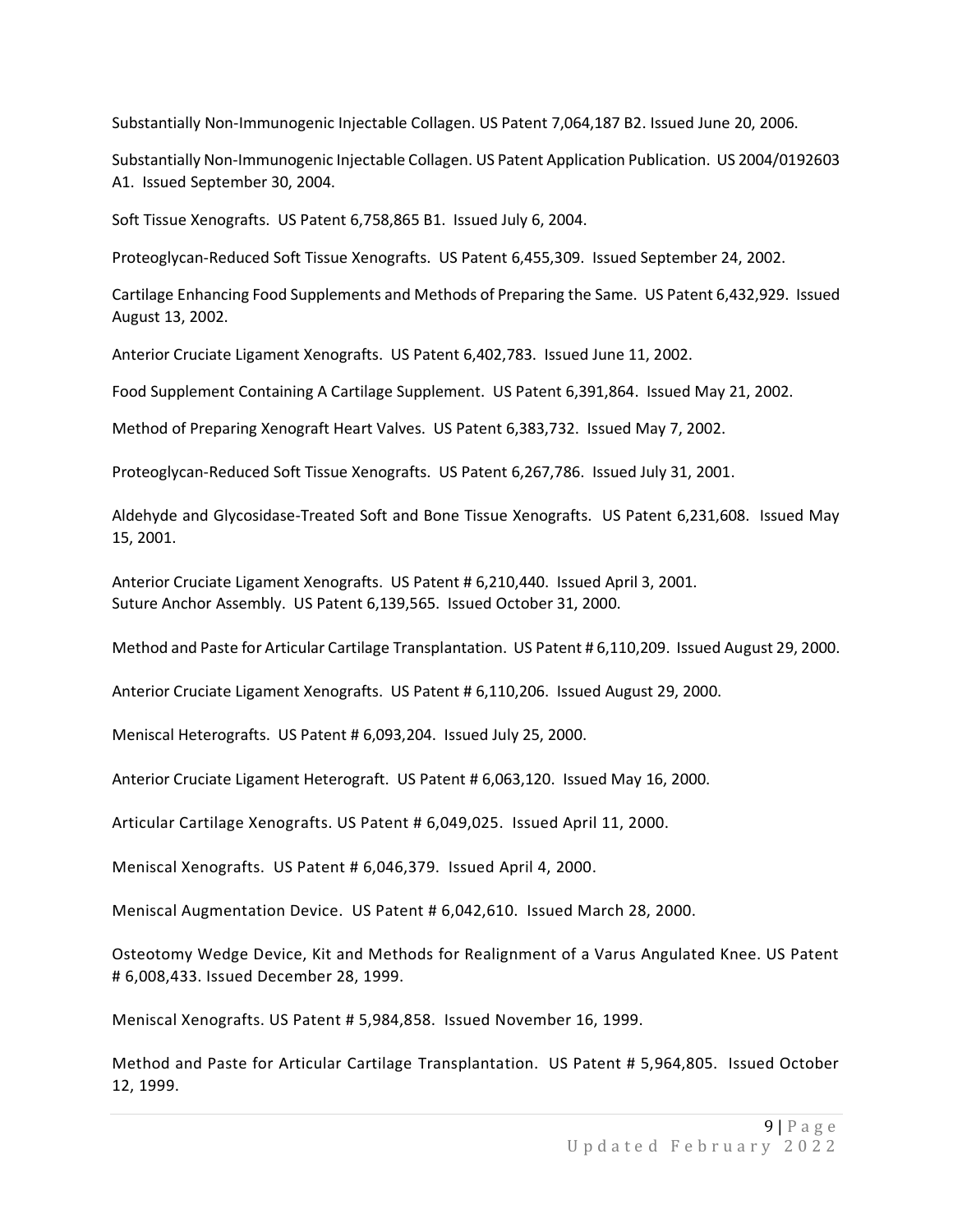Articular Cartilage Surface Shaping Apparatus and Method. US Patent # 5,964,752. Issued October 12, 1999.

Articular Cartilage Xenografts. US Patent # 5,944,755. Issued August 31, 1999.

Articular Cartilage Heterografts. US Patent # 5,922,027. Issued July 13, 1999.

Articular Cartilage Transplant Instrument Set. US Patent # 5,921,987. Issued July 13, 1999.

Substantially Native Meniscal Cartilage Heterografts. US Patent # 5,913,900. Issued June 22, 1999.

Anterior Cruciate Ligament Heterograft. US Patent # 5,902,338. Issued May 11, 1999.

Technique for Osteocartilaginous Transplantation in a Mammalian Joint. US Patent # 5,881,733. Issued March 16, 1999.

Meniscal Heterografts. US Patent # 5,865,849. Issued February 2, 1999.

Suture Anchor Assembly. US Patent # 5,824,011. Issued October 20, 1998.

Articular Cartilage Heterografts. US Patent # 5,782,915. Issued July 21, 1998.

Meniscal Augmentation Device. US Patent # 5,735,903. Issued April 7, 1998.

Anterior Cruciate Ligament Repair Method. US Patent # 5,702,422. Issued December 30, 1997.

Meniscal Augmentation Device. US Patent # 5,681,353. Issued October 28, 1997.

Prosthetic Articular Cartilage. US Patent # 5,624,463. Issued April 29, 1997.

Arthrometer with Gravity Switches and Adjustable Limit Signaling. US Patent # 5,586,559. Issued December 24, 1996.

Suture Anchor Assembly. US Patent # 5,443,482. Issued August 22, 1995.

Arthrometer with Gravity Switches and Adjustable Limit Signaling. US Patent # 5,394,888. Issued March 7, 1995.

Suture Anchor Assembly. US Patent # 5,370,662. Issued December 6, 1994.

Prosthetic Articular Cartilage. US Patent # 5,306,311. Issued April 26, 1994.

Prosthetic Ligaments. US Patent # 5,263,984. Issued November 23, 1993.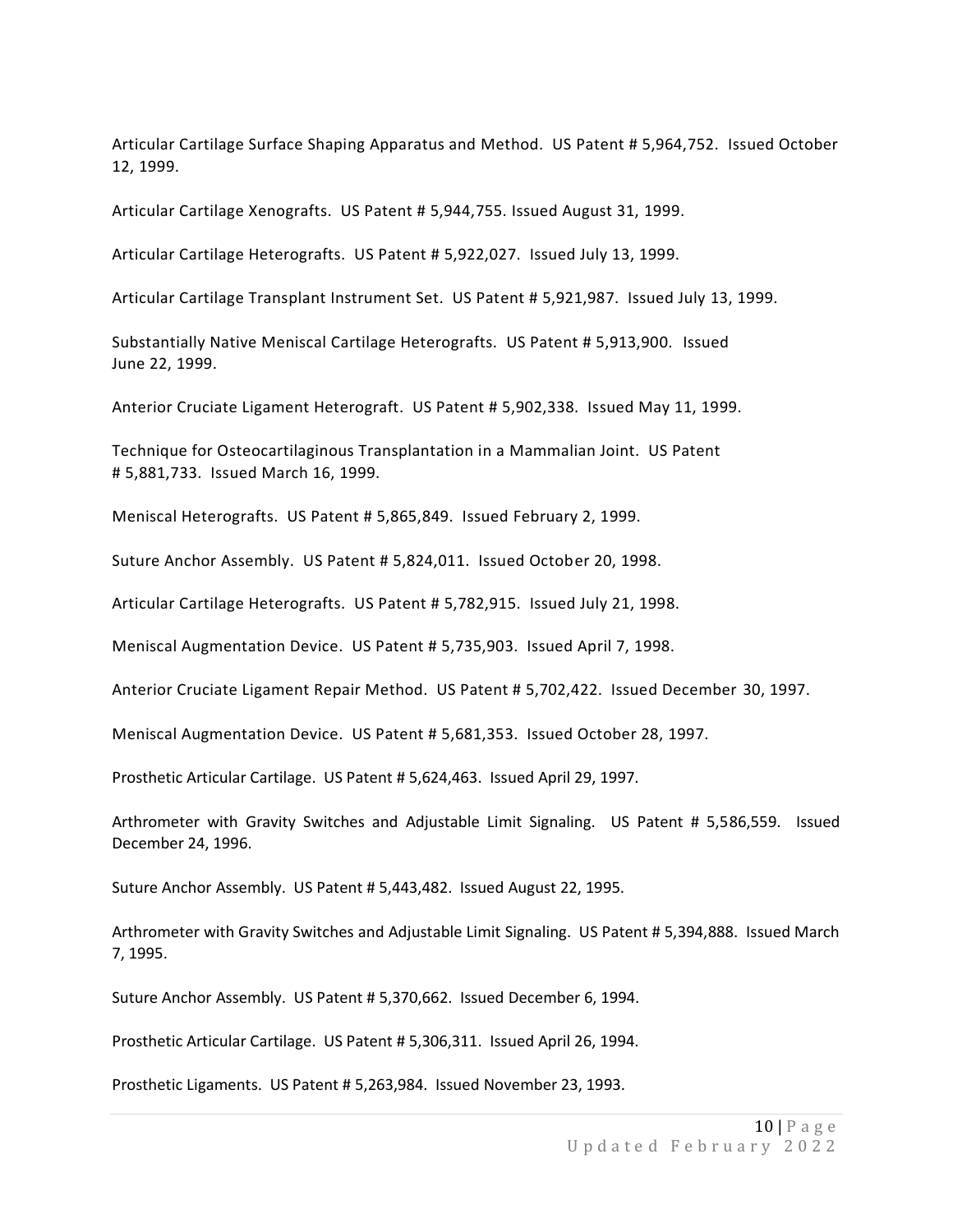Method for Making a Prosthetic Intervertebral Disc. US Patent # 5,258,043. Issued November 2, 1993.

Apparatus and Method for Measuring Range of Motion of an Articulated Joint. US Patent # 5,253,655. Issued October 19, 1993.

Prosthetic Meniscus. US Patent # 5,158,574. Issued October 27, 1992.

Prosthetic Meniscus. US Patent # 5,116,374. Issued May 26, 1992.

Prosthetic Intervertebral Disc. US Patent # 5,108,438. Issued April 28, 1992.

Prosthetic Meniscus. US Patent # 5,007,934. Issued April 16, 1991.

Prosthetic Meniscus. US Patent # 4,880,429. Issued November 14, 1989.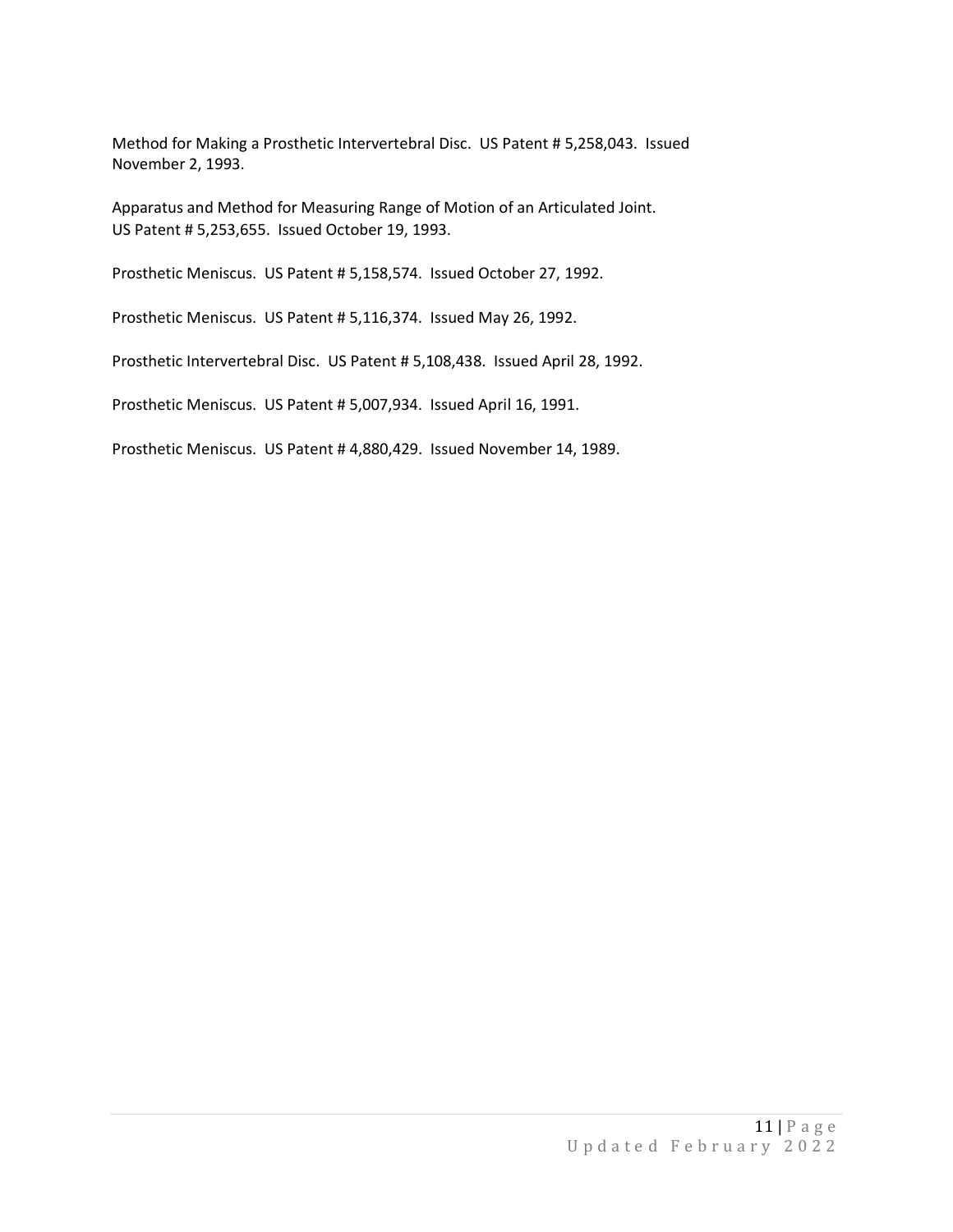## *PUBLICATIONS AND PRESENTATIONS*

#### *Books and Chapters*

Stone KR. Play Forever - How to Recover from Injury and Thrive; USA, Lioncrest Publishing; 2021.

Galili U., Stone KR. Conversion of Porcine Tendon Bio-prostheses into Autologous Humanized Viable ACL in Implanted Patients. The Anterior Cruciate Ligament: Structure, Functions and Clinical Aspects. Nova Science Publishers Inc.

Stone KR, You, Only Better – Insights on Performance Sports, Orthopaedics and Medicine; USA, Mt Tamalpais Press; 2017

Stone KR, Pelsis JR, Luce MS, Walgenbach AW. Meniscal Allograft Transplantation: A Comprehensive Review. 1st ed. Getgood A, Spalding T, Cole B, Gersoff W, Verdonk P, editors. Guildford, UK: DJO Publications; 2015. Medial MAT using the three-tunnel technique; p.251-258.

Stone KR, Pelsis JR, Luce MS, Walgenbach AW. Meniscal Allograft Transplantation: A Comprehensive Review. 1st ed. Getgood A, Spalding T, Cole W, Gersoff W, Verdonk P, editors. Guildford, UK: DJO Publications; 2015. Challenging Indications for MAT - the Osteoarthritic Knee; p.177-186.

Stone KR, Walgenbach AW, Freyer A. Musculoskeletal Tissue Regeneration: Biological Materials and Methods. 1st ed. Pietrzack WS, editor. Totowa, NJ: Humana Press; 2008. Lessons Learned From Our First 100 Meniscus Allograft Transplants in Arthritic Knees; p.313-325.

Stone KR, Walgenbach AW, Keller LE, Smetana B. Postsurgical Orthopedic Sports Rehabilitation - Knee and Shoulder. Manske RC, editor. St Louis, Missouri: MOSBY Elsevier; 2006. Chapter 22, Salvage of Failed Knee Chondroplasty Using Articular Cartilage Paste Grafting

Stone KR, Walgenbach AW, Keller LE, Freyer A. Basic Science, Clinical Repair and Reconstruction of Articular Cartilage Defects: Current Status and Prospects; 2006. Articular Cartilage Paste Grafting: Use in Primary Lesions and Failed Chondroplasty

Stone KR, Walgenbach AW. Surgical Techniques for the Knee. Cushner FD, Scott WN, Scuderi GR, editors. Stuttgart, New York: Thieme; 2005. Chapter 12, Articular Cartilage Paste Grafting

Taylor J, Stone KR, Mullin M, Ellenbecker T, Walgenbach AW. Comprehensive Sports Injury Management. Second ed. USA: Lippincott Williams & Wilkins; 2003

Stone KR. Surgery of the Knee-Third Edition. Insall JN, Scott WN, editors. USA: Elsevier Health Sciences; 2001. Meniscus Regeneration by Collagen Meniscus Scaffolding

Stone KR. Surgery of the Knee-Third Edition. Insall JN, Scott WN, editors. USA: Elsevier Health Sciences; 2001. Articular Cartilage Repair—The Paste Graft Technique

Stone KR, Mullin MJ. Knee Ligament Rehabilitation. Ellenbecker TS, editor. New York: Churchill Livingstone; 2000. New Techniques for Cartilage Repair and Replacement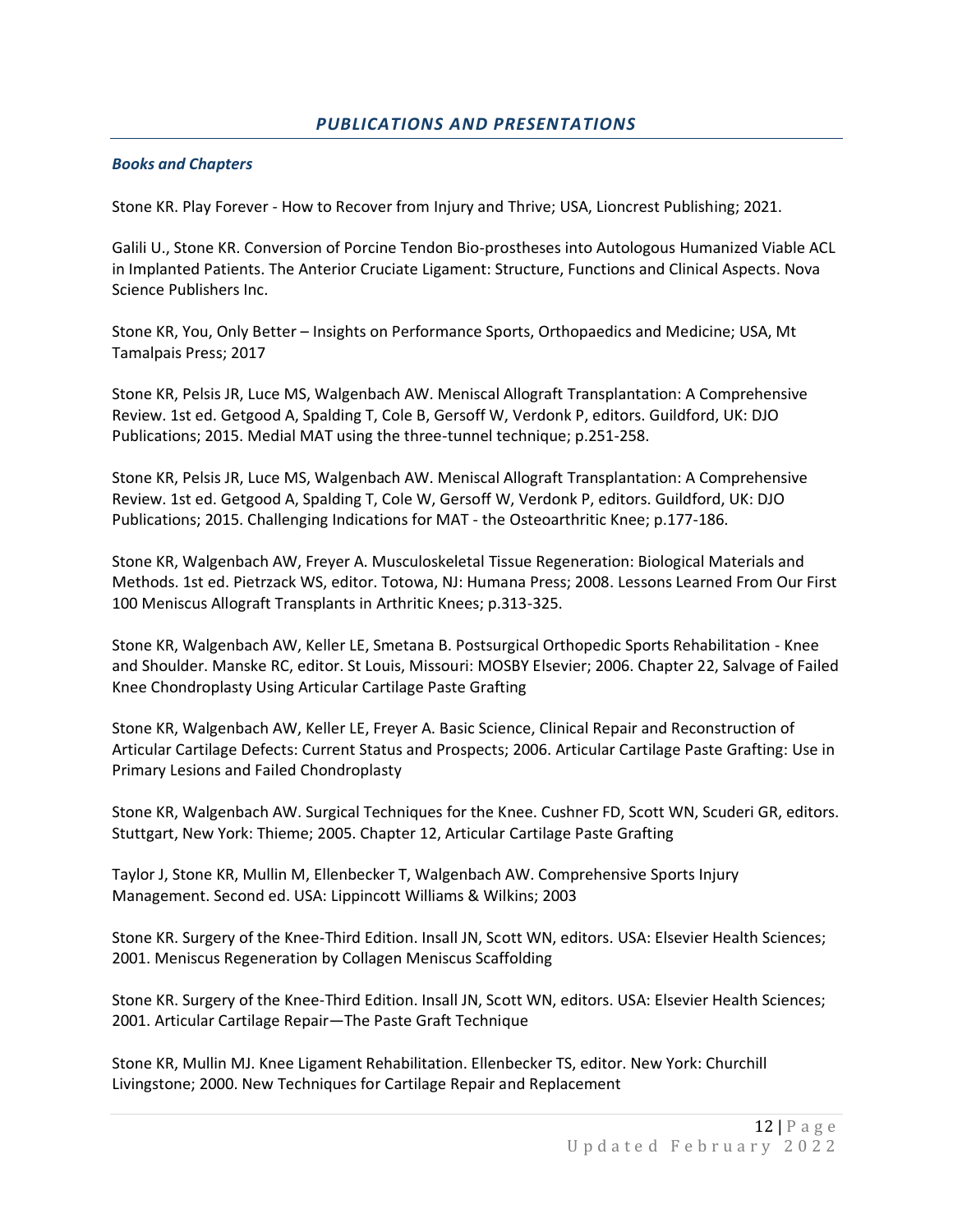Stone KR, Steadman JR, Rodkey WG, Li ST. Reconstruction of The Knee Joint. Niwa S, Kurosaka M, Yamamoto S, editors. Tokyo: Springer; 1997. Arthroscopic Meniscal Scaffolding and Meniscal Reconstruction Using the Collagen Meniscus Implant

Rodkey WG, Stone KR, Steadman JR. Biology and Biomechanics of the Traumatized Synovial Joint: The Knee as a Model. Gerald AM, Finerman MD, Frank R, Moyes MD, editors. Scottsdale, Arizona: American Academy of Orthopaedic Surgeons; 1993. Prosthetic Meniscal Replacement

Stone KR, Rodkey WG, Webber RJ, McKinney L, Steadman JR. Knee Meniscus: Basic and Clinical Foundations. Mow VC, Arnoczky SP, Douglas w, Jackson MD, editors. UK: Raven Press; 1992. Development of a Prosthetic Meniscal Replacement

## *Journal Articles*

Galili, U., Stone, K. R. (2021). In Situ "Humanization" of Porcine Bioprostheses: Demonstration of Tendon Bioprostheses Conversion into Human ACL and Possible Implications for Heart Valve Bioprostheses. Bioengineering. https://doi.org/10.3390/bioengineering8010010

Grande, D., Goldstein, T., Turek, T. J., Hennessy, S., Walgenbach, A. W., Do, L. H. D., … Stone, K. R. (2020). Osteochondral Autograft Plugs versus Paste Graft: Ex Vivo Morselization Increases Chondral Matrix Production. CARTILAGE. https://doi.org/10.1177/1947603520916552

Gao L, Madry H, Chugaev DV, Denti M, Frolov A, Burtsev M, Magnitskaya N, Mukhanov V, Neyret P, Solomin LN, Sorokin E, Staubli AE, Stone KR, Vilenskiy V, Zayats V, Pape D, Korolev A. Advances in modern osteotomies around the knee: Report on the Association of Sports Traumatology, Arthroscopy, Orthopaedic surgery, Rehabilitation (ASTAOR) Moscow International Osteotomy Congress 2017. J Exp Orthop. 2019 Feb 25;6(1):9. doi: 10.1186/s40634-019-0177-5. Review. PubMed PMID: 30805738.

Stone KR, Pelsis JR, Na K, Walgenbach AW, Turek TJ. [Articular](https://www.ncbi.nlm.nih.gov/pubmed/27695904) cartilage paste graft for severe [osteochondral](https://www.ncbi.nlm.nih.gov/pubmed/27695904) lesions of the knee: a 10- to 23-year follow-up study. Knee Surg Sports Traumatol Arthrosc. 2017 Dec;25(12):3824-3833. doi: 10.1007/s00167-016-4323-7. Epub 2016 Oct 1. PubMed PMID: 27695904.

Stone KR, Walgenbach A, Galili U. Induced [Remodeling](https://www.ncbi.nlm.nih.gov/pubmed/28068870) of Porcine Tendons to Human Anterior Cruciate Ligaments by α-GAL Epitope Removal and Partial [Cross-Linking.](https://www.ncbi.nlm.nih.gov/pubmed/28068870) Tissue Eng Part B Rev. 2017 Aug;23(4):412-419. doi: 10.1089/ten.TEB.2016.0332. Epub 2017 Feb 14. PubMed PMID: 28068870; PubMed Central PMCID: PMC5567590.

Getgood A, LaPrade RF, Verdonk P, Gersoff W, Cole B, Spalding T; IMREF Group.. [International](https://www.ncbi.nlm.nih.gov/pubmed/27562342) Meniscus [Reconstruction](https://www.ncbi.nlm.nih.gov/pubmed/27562342) Experts Forum (IMREF) 2015 Consensus Statement on the Practice of Meniscal Allograft [Transplantation.](https://www.ncbi.nlm.nih.gov/pubmed/27562342) Am J Sports Med. 2016 Aug 25. pii: 0363546516660064. [Epub ahead of print] PubMed PMID: 27562342.

Feuerstein JD, Pelsis JR, Lloyd S, Cheifetz AS, Stone KR. [Systematic](https://www.ncbi.nlm.nih.gov/pubmed/26522136) analysis of the quality of the scientific evidence and conflicts of interest in [osteoarthritis](https://www.ncbi.nlm.nih.gov/pubmed/26522136) of the hip and knee practice guidelines. Semin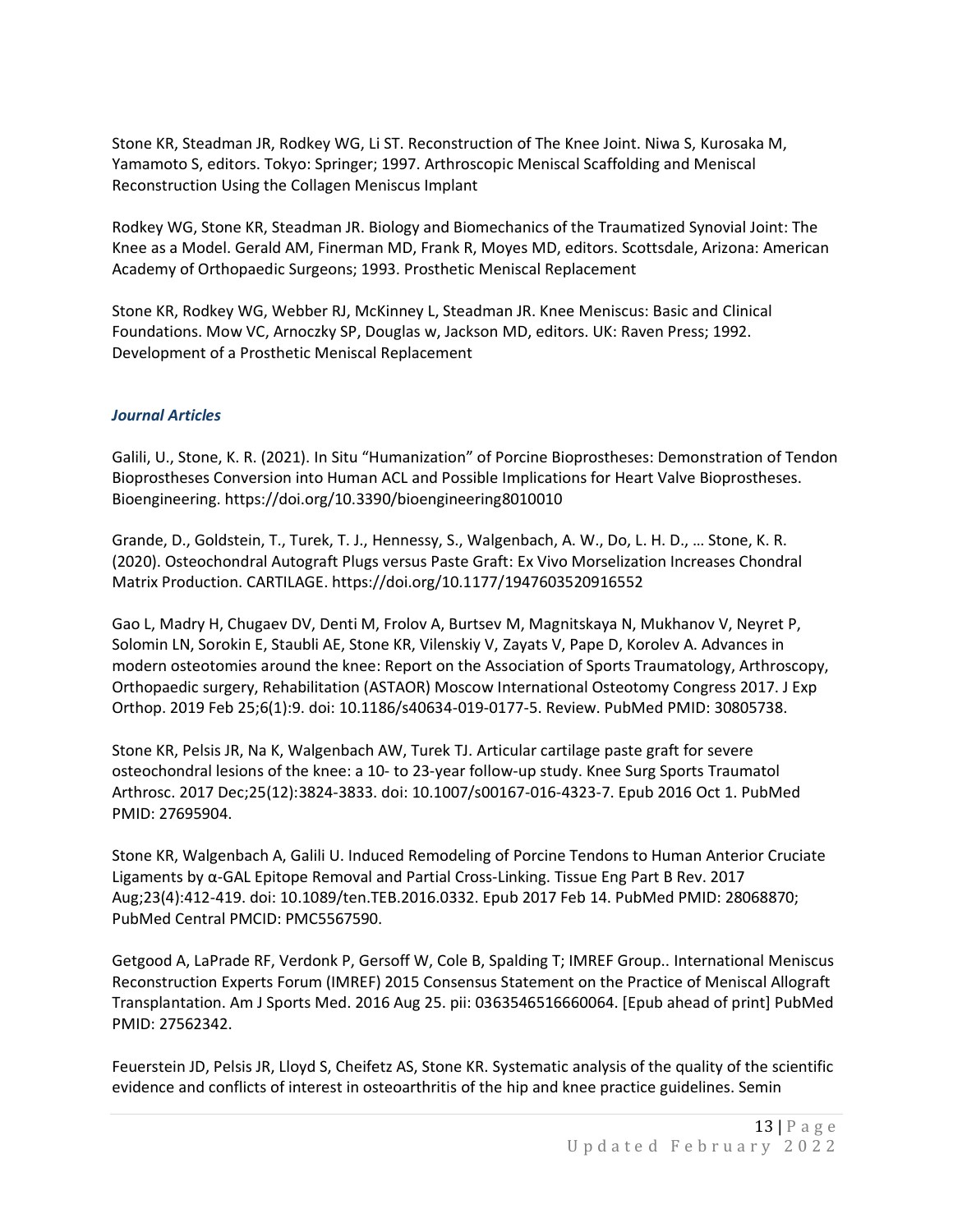Arthritis Rheum. 2016 Feb;45(4):379-85. doi: 10.1016/j.semarthrit.2015.09.002. Epub 2015 Oct 1. Review. PubMed PMID: 26522136.

Stone KR, Pelsis JR, Surrette ST, Walgenbach AW, Turek TJ. Meniscus [transplantation](https://www.ncbi.nlm.nih.gov/pubmed/25253235) in an active [population](https://www.ncbi.nlm.nih.gov/pubmed/25253235) with moderate to severe cartilage damage. Knee Surg Sports Traumatol Arthrosc. 2015 Jan;23(1):251-7. doi: 10.1007/s00167-014-3246-4. Epub 2014 Sep 26. PubMed PMID: 25253235.

Stone KR, Pelsis JR, Crues JV 3rd, Walgenbach AW, Turek TJ. [Osteochondral](https://www.ncbi.nlm.nih.gov/pubmed/25440187) grafting for failed knee [osteochondritis](https://www.ncbi.nlm.nih.gov/pubmed/25440187) dissecans repairs. Knee. 2014 Dec;21(6):1145-50. doi: 10.1016/j.knee.2014.09.003. Epub 2014 Oct 14. PubMed PMID: 25440187.

Stone KR, Adelson WS, Pelsis JR, Walgenbach AW, Turek TJ. Long-term survival of [concurrent](https://www.ncbi.nlm.nih.gov/pubmed/20595111) meniscus allograft [transplantation](https://www.ncbi.nlm.nih.gov/pubmed/20595111) and repair of the articular cartilage: a prospective two- to 12-year follow-up [report.](https://www.ncbi.nlm.nih.gov/pubmed/20595111) J Bone Joint Surg Br. 2010 Jul;92(7):941-8. doi: 10.1302/0301-620X.92B7.23182. PubMed PMID: 20595111.

Stone KR, Pelsis JR, Adelson WS, Walgenbach AW. Meniscus reconstruction: the new field of rebuilding meniscus cartilage. Knee Surgery, Arthroscopy, Sport Traumatology. 2010; 7(3):9-18.

Stone KR. Response to randomized trial of [arthroscopic](https://www.ncbi.nlm.nih.gov/pubmed/18971066) surgery. Arthroscopy. 2008 Nov;24(11):1313. doi: 10.1016/j.arthro.2008.09.022. PubMed PMID: 18971066.

Stone KR, Freyer A, Turek T, Walgenbach AW, Wadhwa S, Crues J. [Meniscal](https://www.ncbi.nlm.nih.gov/pubmed/17478281) sizing based on gender, height, and [weight.](https://www.ncbi.nlm.nih.gov/pubmed/17478281) Arthroscopy. 2007 May;23(5):503-8. PubMed PMID: 17478281.

Stone KR, Walgenbach AW, Turek TJ, Somers DL, Wicomb W, Galili U. Anterior cruciate [ligament](https://www.ncbi.nlm.nih.gov/pubmed/17418335) [reconstruction](https://www.ncbi.nlm.nih.gov/pubmed/17418335) with a porcine xenograft: a serologic, histologic, and biomechanical study in [primates.](https://www.ncbi.nlm.nih.gov/pubmed/17418335) Arthroscopy. 2007 Apr;23(4):411-9. PubMed PMID: 17418335.

Stone KR, Abdel-Motal UM, Walgenbach AW, Turek TJ, Galili U. [Replacement](https://www.ncbi.nlm.nih.gov/pubmed/17264818) of human anterior cruciate ligaments with pig ligaments: a model for [anti-non-gal](https://www.ncbi.nlm.nih.gov/pubmed/17264818) antibody response in long-term [xenotransplantation.](https://www.ncbi.nlm.nih.gov/pubmed/17264818) Transplantation. 2007 Jan 27;83(2):211-9. PubMed PMID: 17264818.

Stone KR, Walgenbach AW, Turek TJ, Freyer A, Hill MD. [Meniscus](https://www.ncbi.nlm.nih.gov/pubmed/16651154) allograft survival in patients with moderate to severe [unicompartmental](https://www.ncbi.nlm.nih.gov/pubmed/16651154) arthritis: a 2- to 7-year follow-up. Arthroscopy. 2006 May;22(5):469-78. PubMed PMID: 16651154.

Stone KR, Walgenbach AW, Freyer A, Turek TJ, Speer DP. Articular [cartilage](https://www.ncbi.nlm.nih.gov/pubmed/16517314) paste grafting to fullthickness articular cartilage knee joint lesions: a 2- to 12-year [follow-up.](https://www.ncbi.nlm.nih.gov/pubmed/16517314) Arthroscopy. 2006 Mar;22(3):291-9. Erratum in: Arthroscopy. 2006 Apr;22(4):A16. PubMed PMID: 16517314.

Stone KR, Freyer A. Natural Anti-Inflammatories: Dealing with Arthritic Pain-Drugs vs Diet. Orthopedic Technology Review. 2005 July

Stone KR, Walgenbach AW. Meniscal allografting: the [three-tunnel](https://www.ncbi.nlm.nih.gov/pubmed/12671626) technique. Arthroscopy. 2003 Apr;19(4):426-30. PubMed PMID: 12671626.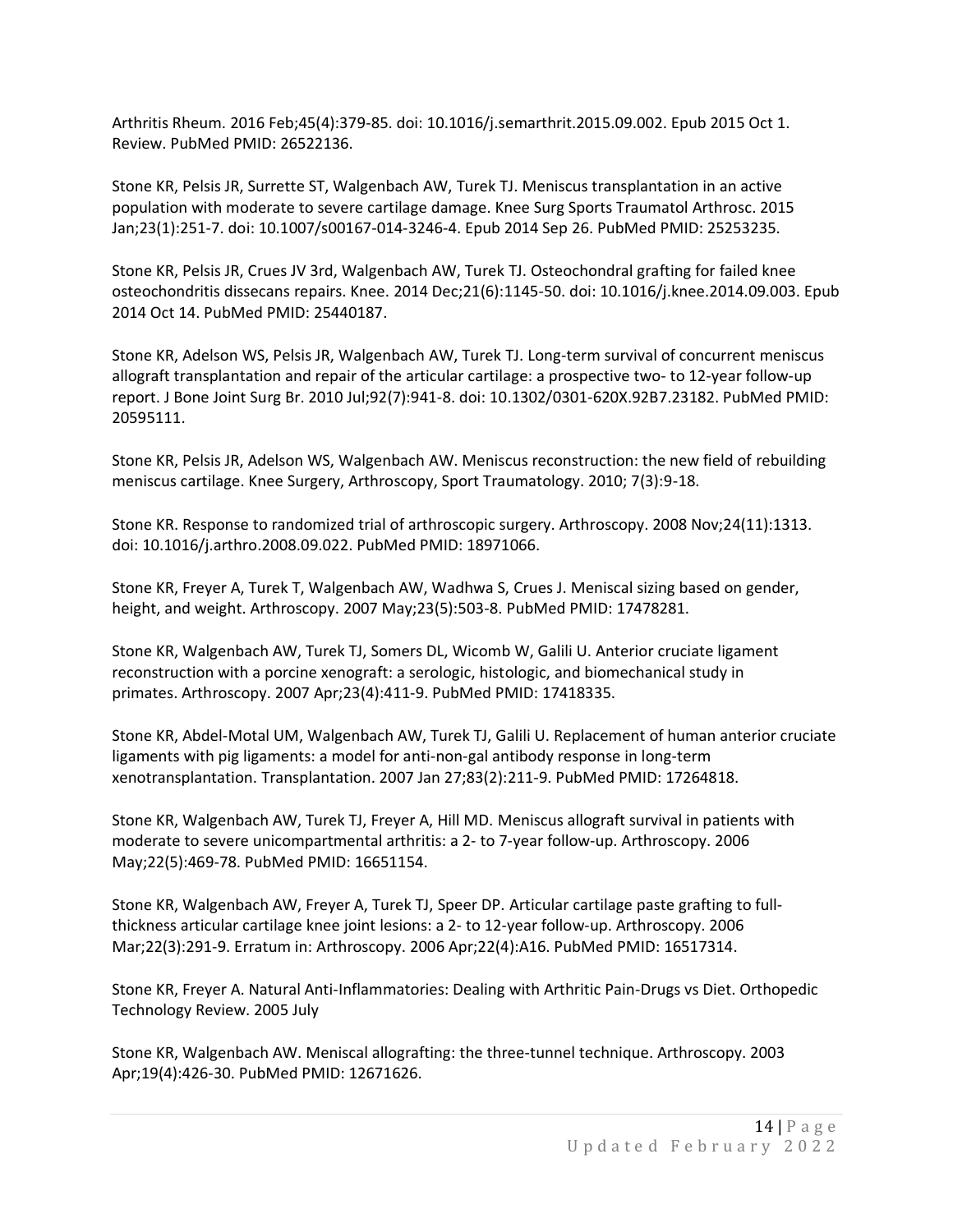Shellock FG, Stone KR, Resnick D, Peterfy CG, Crues JV. Extremity MR System: Subjective Perceptions of MRI Examinations. SMRT Signals. 2000 January.

Shellock FG, Walgenbach AW, Stone KR, Crues JV. Determination of Chondral Lesions Using a 0.2 Tesla Extremity MR System: Diagnostic Findings Compared to Arthroscopy. Radiology. 2000; 214(P07H).

Shellock FG, Mullin M, Stone KR, Coleman M, Crues JV. Kinematic magnetic [resonance](https://www.ncbi.nlm.nih.gov/pubmed/16558607) imaging of the effect of bracing on patellar position: qualitative [assessment](https://www.ncbi.nlm.nih.gov/pubmed/16558607) using an extremity magnetic resonance [system.](https://www.ncbi.nlm.nih.gov/pubmed/16558607) J Athl Train. 2000 Jan;35(1):44-9. PubMed PMID: 16558607; PubMed Central PMCID: PMC1323437.

Stone KR. Current and future directions for meniscus repair and [replacement.](https://www.ncbi.nlm.nih.gov/pubmed/10546652) Clin Orthop Relat Res. 1999 Oct;(367 Suppl):S273-80. PubMed PMID: 10546652.

Shellock FG, Stone KR, Crues JV. [Development](https://www.ncbi.nlm.nih.gov/pubmed/10378904) and clinical application of kinematic MRI of the [patellofemoral](https://www.ncbi.nlm.nih.gov/pubmed/10378904) joint using an extremity MR system. Med Sci Sports Exerc. 1999 Jun;31(6):788-91. PubMed PMID: 10378904.

Stone KR, Ayala G, Goldstein J, Hurst R, Walgenbach A, Galili U. Porcine cartilage [transplants](https://www.ncbi.nlm.nih.gov/pubmed/9665073) in the cynomolgus monkey. III. Transplantation of [alpha-galactosidase-treated](https://www.ncbi.nlm.nih.gov/pubmed/9665073) porcine [cartilage.](https://www.ncbi.nlm.nih.gov/pubmed/9665073) Transplantation. 1998 Jun 27;65(12):1577-83. PubMed PMID: 9665073.

Stone KR, Walgenbach AW. Articular Cartilage Paste Grafting: Surgical Techniques and Initial Results. Journal of Sports Traumatology and Related Reseach. 1998; 20(2).

Shellock FG, Stone KR, Crues JV. Evaluation of the Knee Using an Extremity MRI System: Diagnostic Findings Compared to Arthrocopy. Medicine and science in sports and exercise. 1998; 30:S123

Stone KR, Steadman JR, Rodkey WG, Li ST. [Regeneration](https://www.ncbi.nlm.nih.gov/pubmed/9409790) of meniscal cartilage with use of a collagen scaffold. Analysis of [preliminary](https://www.ncbi.nlm.nih.gov/pubmed/9409790) data. J Bone Joint Surg Am. 1997 Dec;79(12):1770-7. PubMed PMID: 9409790.

Stone KR, Walgenbach AW. Surgical Technique and Results for Articular Cartilage Transplantation to Traumatic and Arthritic Defects in the Knee Joint. Operative techniques in orthopaedics. 1997 October; 7(4):305-311

Stone KR, Walgenbach AW, Abrams JT, Nelson J, Gillett N, Galili U. Porcine and bovine [cartilage](https://www.ncbi.nlm.nih.gov/pubmed/9075831) transplants in [cynomolgus](https://www.ncbi.nlm.nih.gov/pubmed/9075831) monkey: I. A model for chronic xenograft rejection. Transplantation. 1997 Mar 15;63(5):640-5. PubMed PMID: 9075831.

Galili U, LaTemple DC, Walgenbach AW, Stone KR. Porcine and bovine cartilage [transplants](https://www.ncbi.nlm.nih.gov/pubmed/9075832) in [cynomolgus](https://www.ncbi.nlm.nih.gov/pubmed/9075832) monkey: II. Changes in anti-Gal response during chronic rejection. Transplantation. 1997 Mar 15;63(5):646-51. PubMed PMID: 9075832.

Galili U, Minanov OP, Michler RE, Stone KR. High-affinity anti-Gal immunoglobulin G in chronic rejection of xenografts. Xenotransplantation. 1997; 4:127-131.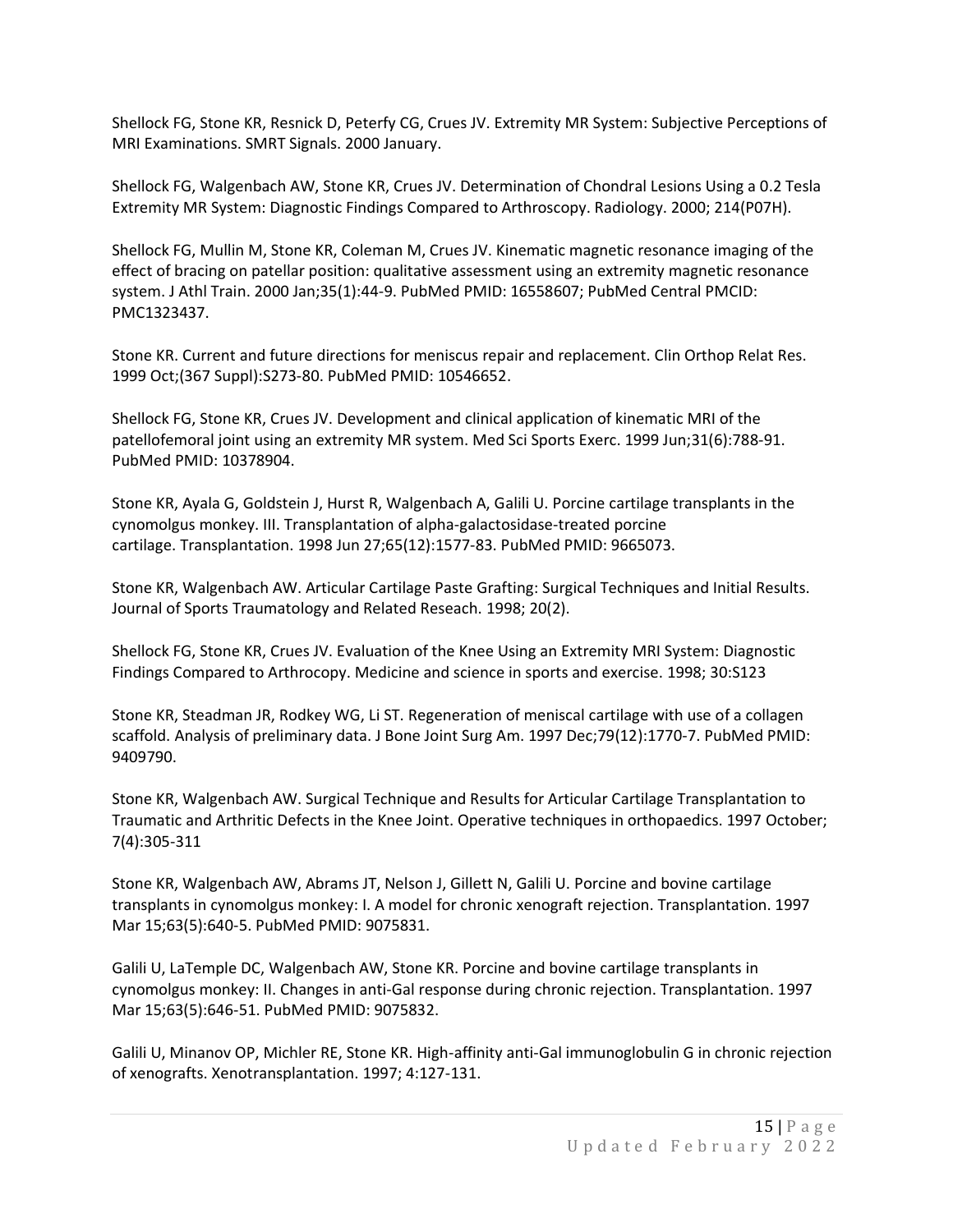Stone KR, Stoller D, De Carli A, Day R, Richnak J. The frequency of Baker's cysts [associated](https://www.ncbi.nlm.nih.gov/pubmed/8883690) with meniscal [tears.](https://www.ncbi.nlm.nih.gov/pubmed/8883690) Am J Sports Med. 1996 Sep-Oct;24(5):670-1. PubMed PMID: 8883690.

Stone KR. The role of the nurse practitioner in the [orthopaedic](https://www.ncbi.nlm.nih.gov/pubmed/8936185) sports medicine surgical practice. Nurse Pract Forum. 1996 Sep;7(3):100-1. PubMed PMID: 8936185.

Stone KR. Meniscus [replacement.](https://www.ncbi.nlm.nih.gov/pubmed/8800536) Clin Sports Med. 1996 Jul;15(3):557-71. Review. PubMed PMID: 8800536.

Stone KR, Rodkey WG, McKinney LA, Steadman JR. Autogenous [replacement](https://www.ncbi.nlm.nih.gov/pubmed/7575869) of the meniscus cartilage: analysis of results and [mechanisms](https://www.ncbi.nlm.nih.gov/pubmed/7575869) of failure. Arthroscopy. 1995 Aug;11(4):395-400. PubMed PMID: 7575869.

Horton JW, Garcia NM, Stone KR. Evaluation of a new hemostatic agent in [experimental](https://www.ncbi.nlm.nih.gov/pubmed/7848086) splenic [laceration.](https://www.ncbi.nlm.nih.gov/pubmed/7848086) Arch Surg. 1995 Feb;130(2):161-4. PubMed PMID: 7848086.

Stone KR, Stoller DW, Irving SG, Elmquist C, Gildengorin G. 3D MRI volume sizing of knee [meniscus](https://www.ncbi.nlm.nih.gov/pubmed/7880356) [cartilage.](https://www.ncbi.nlm.nih.gov/pubmed/7880356) Arthroscopy. 1994 Dec;10(6):641-4. PubMed PMID: 7880356.

Stone KR. Meniscal [transplantation](https://www.ncbi.nlm.nih.gov/pubmed/8238725) using fresh and cryopreserved allografts. An experimental study in [goats.](https://www.ncbi.nlm.nih.gov/pubmed/8238725) Am J Sports Med. 1993 Sep-Oct;21(5):762. PubMed PMID: 8238725.

Stone KR, Rodkey WG, Webber RJ, McKinney L, Steadman JR. Rigenerazione Meniscale Indotta da Scaffolds di Collagene Co-polimerico. Artroscopia and Ginocchio. 1993; 1:85-105.

Rodkey WG, Stone KR, Steadman JR. Replacement of the Irreparably Injured Meniscus. Sports medicine and arthroscopy review. 1993; 1(2):168-176.

Stone KR, Rosenberg T. Surgical technique of meniscal [replacement.](https://www.ncbi.nlm.nih.gov/pubmed/8461091) Arthroscopy. 1993;9(2):234-7. PubMed PMID: 8461091.

Stone KR, Rodkey WG, Webber R, McKinney L, Steadman JR. Meniscal [regeneration](https://www.ncbi.nlm.nih.gov/pubmed/1558234) with copolymeric collagen scaffolds. In vitro and in vivo studies evaluated clinically, histologically, and [biochemically.](https://www.ncbi.nlm.nih.gov/pubmed/1558234) Am J Sports Med. 1992 Mar-Apr;20(2):104-11. PubMed PMID: 1558234.

Stone KR, Potts CR. The Excruciating Cruciate. Men's Fitnes. 1992 January

Paschal SO, Stone KR, Steadman JR. Changes in Knee Stability After Bone-Patellar Tendon-Bone Graft Anterior Cruciate Ligament Reconstruction and Iliotibial Band Tenodesis. The American journal of knee surgery. Fall 1991; 4(4):173-185.

Paschal SO, Stone KR, Steadman JR. Changes in Knee Stability After Bone-Patellar Tendon-Bone Graft Anterior Cruciate Ligament Reconstruction and Iliotibial Band Tenodesis. The American journal of knee surgery. Fall 1991; 4(4):173-185.

Stone KR, Potts CR. Strengthening and Skiing on the Aging Knee. The Professional Skier. 1991; Winter One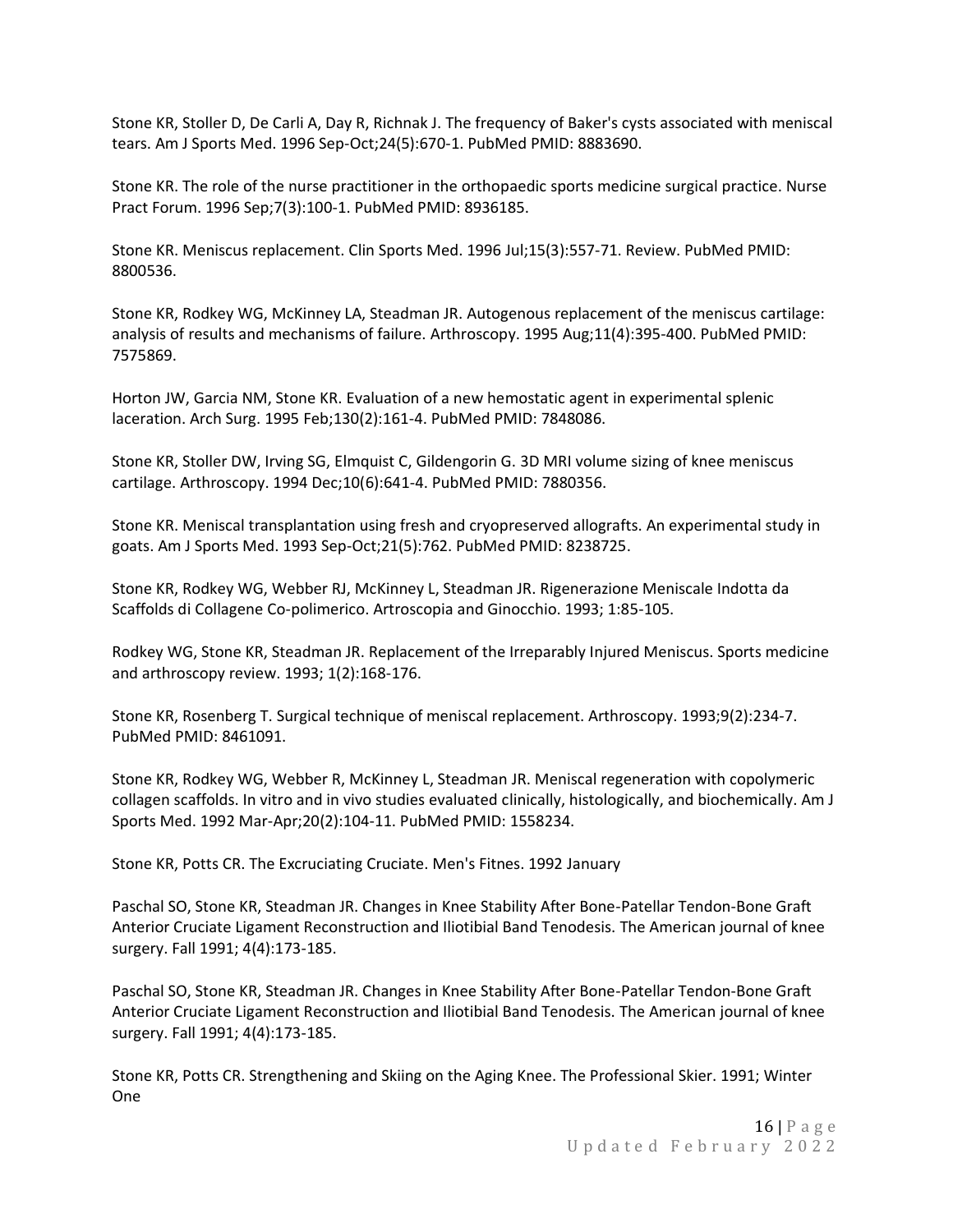Stone KR, Rodkey WG, Webber RJ, McKinney L, Steadman JR. Future directions. [Collagen-based](https://www.ncbi.nlm.nih.gov/pubmed/2406067) prostheses for meniscal [regeneration.](https://www.ncbi.nlm.nih.gov/pubmed/2406067) Clin Orthop Relat Res. 1990 Mar;(252):129-35. Review. PubMed PMID: 2406067

Stone KR, Potts C. The Ankle Joint: Ankle Ligament Injuries. The Professional Skier. Winter 1990; 3(14).

Stone KR, Webber RG, Steadman JR, Rodkey WG. In Vitro Studies of Meniscal Regeneration Using Resorbable Co-polymeric Collagen Prostheses. The Journal of Arthroscopic and Related Surgery, 1990; 5(2): 153

Stone KR. Understanding the Knee Joint Meniscus. Pacific Med Views. Fall 1989; 6(3):2-3

Stone KR. The Knee Joint Anterior Cruciate Ligament: Injury and Prevention. The Professional Skier. Winter 1989; 3:48-49.

Stone KR. The Knee Joint Meniscus Cartilage: Injury and Prevention. The Professional Skier. Winter 1989; 1:54-56.

Stone KR. Understanding the Meniscus. American Ski Coach. 1987 September

Stone KR, Bowman HF, Boland A, Steadman JR. Ligament and tendon oxygenation [measurements](https://www.ncbi.nlm.nih.gov/pubmed/3675790) using [polarographic](https://www.ncbi.nlm.nih.gov/pubmed/3675790) oxygen sensors. Arthroscopy. 1987;3(3):187-95. PubMed PMID: 3675790.

Micheli LJ, Stone KR. The Pre-Sports Physical: Only the First Step. The Journal of musculoskeletal medicine. 1984 May

Resnick RH, Stone KR, Antonioli D. Primary Hepatocellular Carcinoma Following Non-A, Non-B Post-Transfusion Hepatitis. Digestive diseases and sciences. 1983 October; 28(10)

Spengler JD, Stone KR, Lilley FW. High carbon [monoxide](https://www.ncbi.nlm.nih.gov/pubmed/690339) levels measured in enclosed skating rinks. J Air Pollut Control Assoc. 1978 Aug;28(8):776-9. PubMed PMID: 690339.

## *Abstracts and Conference presentations*

Stone KR. Outcomes of Anabolic Joint Injections for Arthritis. The Orthobiologic Institute (TOBI) Conference; 2021 October 9; Virtual Conference.

Stone KR. Use of Amniotic Stem Cell Injections. 41st SICOT Orthopaedic World Congress; 2021 September 16; Virtual Conference; Budapest, Hungary.

Stone KR. Different Strokes with Arshay Cooper and Dr. Kevin Stone; StarTalk Podcast Sports Edition; Season 1 Episode 39; 2021 June 18.

Stone KR. Effect of amniotic fluid on osteoarthritic knees; 2020 October 15; ICRS Virtual Conference.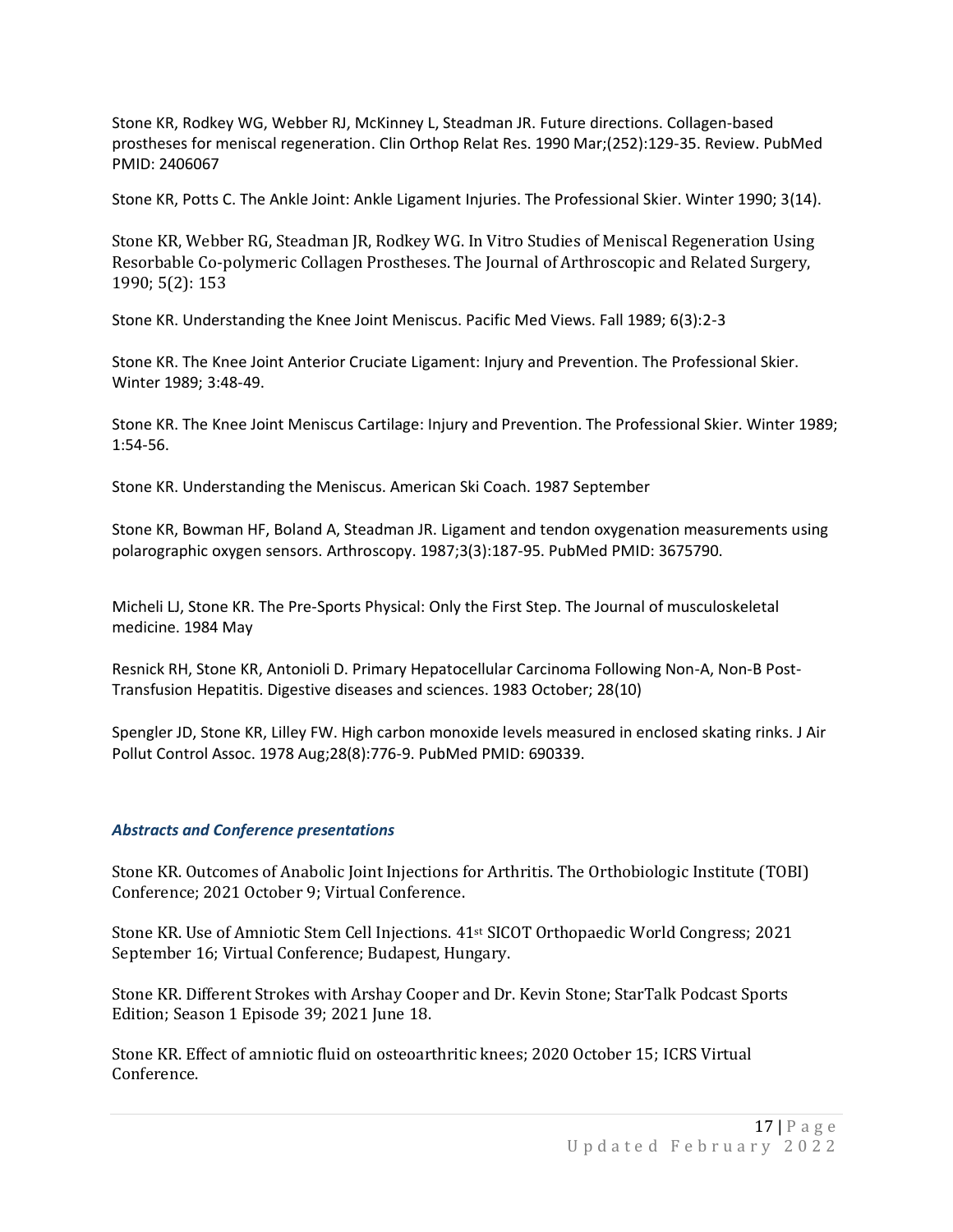Stone KR. Twelve step program to keep your knees on your boat; St. Francis Yacht Club; 2020 September 30; Virtual.

Stone KR. Rebuilding the Human Body; StarTalk Podcast Sports Edition; Season 1 Episode 18; 2020 August 28.

Stone KR. How to play sports until you are 100. Louisiana Tech University; 2020 February 21; Ruston, USA.

Stone KR. Short Term Changes in Knee Synovial Fluid Composition Following Intraarticular Injection of HA and Amniotic Fluid. ACL Study Group Conference; 2020 January 29; Vienna, Austria.

Stone KR. Biologic Joint Replacement. Orthopaedic Grand Rounds Saint Francis Hospital; 2019 July 30; San Francisco, USA.

Stone KR. Osteochondral Autograft Plugs versus Paste Graft: *Ex vivo* Morselization Increases Chondral Matrix Production. International Cartilage Regeneration and Joint Preservation Society (ICRS) Conference; 2019 June 5; Rome, Italy.

Stone KR. Instructional Course on Meniscus Transplantation. International Society of Arthroscopy, Knee Surgery and Orthopedic Sports Medicine (ISAKOS) Conference; 2019 May 15; Cancun, Mexico.

Stone KR. Long-term Survival of Meniscus Allograft Transplantation in an Arthritic Population: Time to Abandon Restricted Indications for Transplantation. International Society of Arthroscopy, Knee Surgery and Orthopedic Sports Medicine (ISAKOS) Conference; 2019 May 13; Cancun, Mexico.

Stone KR. Long-term Survival of Meniscus Allograft Transplantation in an Arthritic Population: Time to Abandon Restricted Indications for Transplantation. Arthroscopy Association of North America (AANA) Conference; 2019 May 3; Orlando, USA.

Stone KR. Xenograft. 5th International Cartilage Regeneration & Joint Preservation Society (ICRS) Summit; 2019 January 17; San Diego, USA.

Stone KR. The Future of Joint Replacement Surgery for Athletes: Biologic Reconstruction and Robotic Partial and Total Joint Replacement without Cement. Continuing Medical Education, California Pacific Medical Center (CPMC); 2018 December 7; San Francisco, CA, USA.

Stone KR. Sports Medicine (Cartilage and Meniscus) Keynote lecture: Future of Biologic Joint Replacement. 39th SICOT Orthopaedic World Conference; 2018 October 10; Montreal, Canada.

Stone KR. Sports Medicine (Cartilage and Meniscus) Meniscal Allograft Survival in Adolescents – Longterm Outcomes. 39th SICOT Orthopaedic World Conference; 2018 October 10; Montreal, Canada.

Stone KR. ICRS: Repair, Restore, Regenerate: Emerging Techniques in Cartilage Defects Treatment; Use of Amniotic Stem Cells. 39th SICOT Orthopaedic World Conference; 2018 October 10; Montreal, Canada.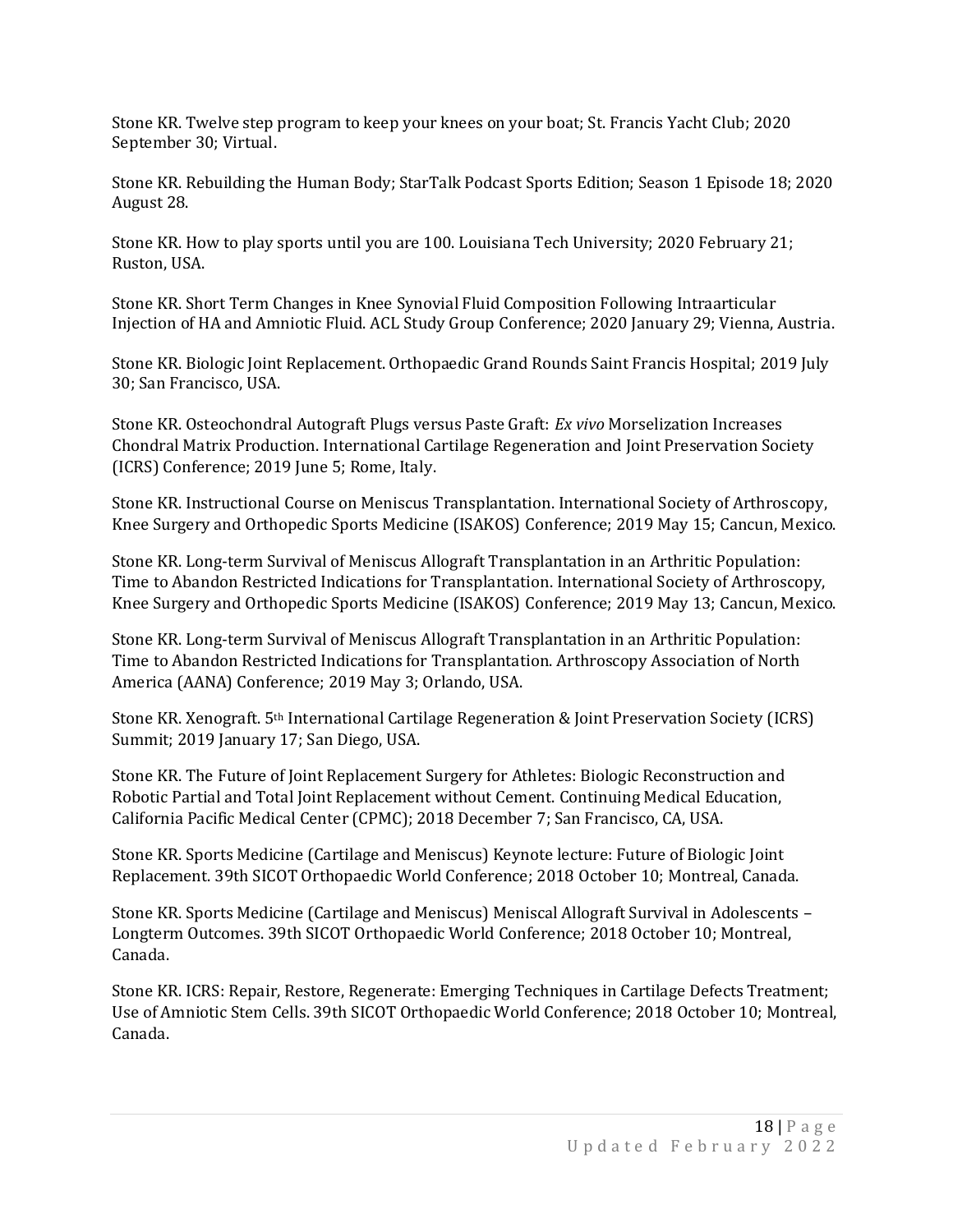Stone KR. Meniscus Preservation – Surgical Video, Technical Tips and Results; Repairing the Irreparable – Why Repair? Just Replace: Current Concepts. 39th SICOT Orthopaedic World Conference; 2018 October 10; Montreal, Canada.

Stone KR. ICRS: Update in Anterior Cruciate Ligament Reconstruction – Lessons learnt! . 39th SICOT Orthopaedic World Conference; 2018 October 10; Montreal, Canada.

Stone KR. Meniscus Allograft Survival in Adolescents: Long-term Outcomes, Orthopaedic Research Society, 2018 March 9, New Orleans, USA.

Stone KR. Meniscus Allograft Survival in Patients with Low Grade Osteoarthritis: Long-term Outcomes, Orthopaedic Research Society, 2018 March 9, New Orleans, USA.

Stone KR. Meniscus Allograft Survival in Adolescents: Long-term Outcomes, Meniscus Transplantation Study Group, 2018 March 9, New Orleans, USA.

Stone KR. Meniscus Allograft Survival in Patients with Low Grade Osteoarthritis: Long-term Outcomes, Meniscus Transplantation Study Group, 2018 March 9, New Orleans, USA.

Stone KR. Building SuperHumans, Squaw Valley Institute, January 2018, Squaw Valley, USA.

Stone KR. Building SuperHumans, Exponential Medicine, Singularity University, November 2017 San Diego, USA.

Stone KR. Biologic knee reconstruction: meniscus allograft and articular cartilage paste grafting for athletes and arthritis. A role for amnionic stem cells?, April 2017 The Orthobiologic Institute, Las Vegas, USA.

Stone KR. A Biologic Approach to a Biologic Program: Meniscal replacement and grafting of the articular surfaces. Moscow International Osteotomy Congress; 2017 April 20; Moscow, Russia.

Stone KR. Meniscus Transplantation Today – Where Can We Do Better?, Meniscus Transplantation Study Group, 2017 March 17, San Diego, USA.

Stone KR. Xenografts: The Future of ACL Surgery. ISAKOS Congress; 2017 June; Shanghai, China.

Stone KR. Meniscus Replacement vs. Realignment (Pro Replacement). ICRS 2016; 2016 September 24; Sorrento, Italy.

Stone KR. Xenografts. 37th SICOT Orthopaedic World Conference; 2016 September 08; Rome, Italy.

Stone KR. Articular Cartilage Paste Grafting. 37th SICOT Orthopaedic World Conference; 2016 September 08; Rome, Italy.

Stone KR. My Favorite ACL. 37th SICOT Orthopaedic World Conference; 2016 September 08; Rome, Italy.

Stone KR. Remodeling of xenograft BTB graft post ACL reconstruction.. ACL Study Group Meeting; 2016 March 14; Åre, Sweden.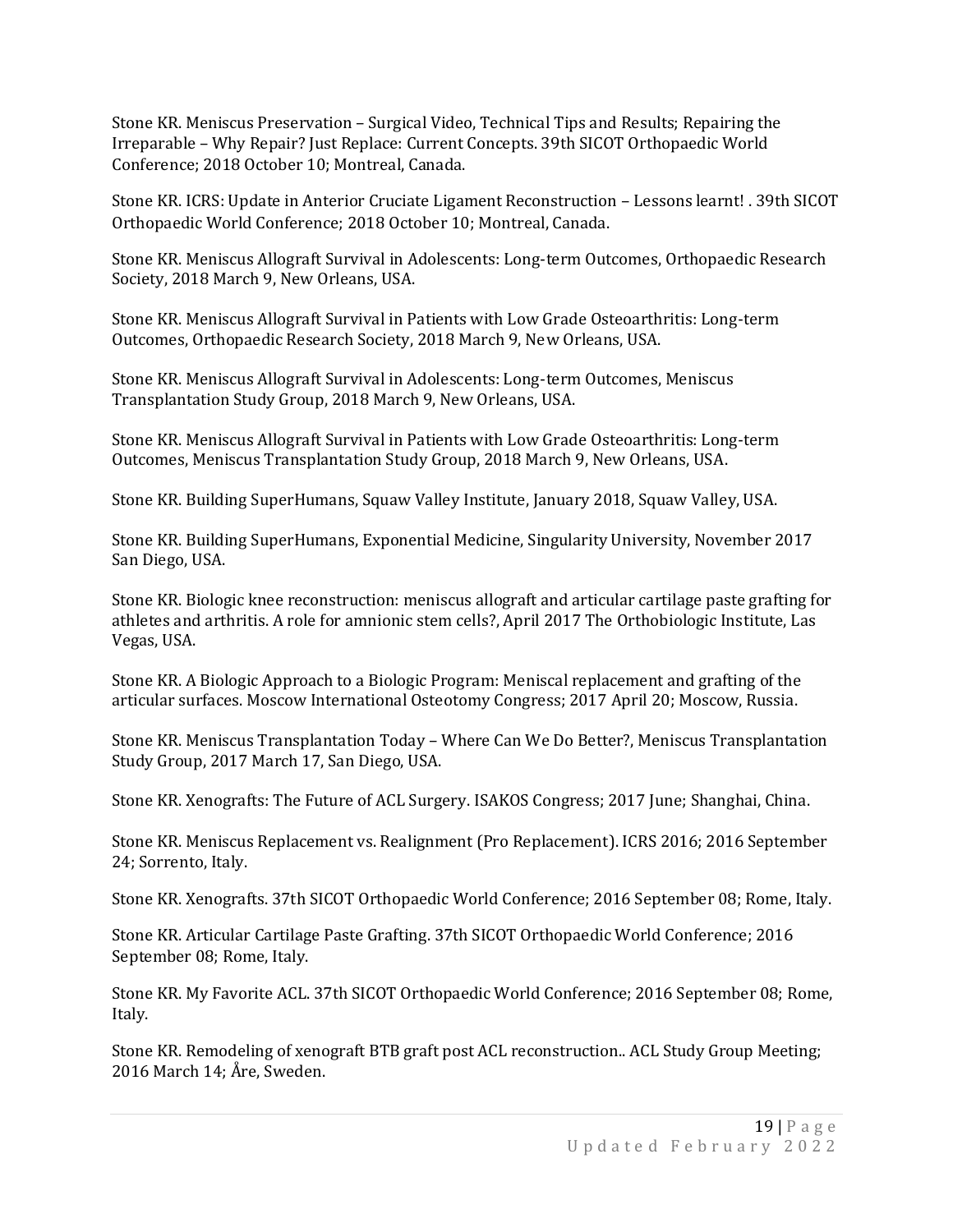Stone KR. Building SuperHumans. Summit at Sea; 2015 November 13.

Stone KR. BioKnee: OA management with cartilage stimulation, repair, regeneration and replacement. EULAR 2015; 2015 June 11; Rome, Italy.

Stone KR. Meniscus transplantation in an active population with moderate to severe cartilage damage. IMREF 2015; 2015 June 09; Lyon, France.

Stone KR. Xenografts: The Future of ACL & Biologic Knee Replacement. 10th Biennial ISAKOS Congress; 2015 June 07; Lyon, France.

Stone KR. Medial patellofemoral ligament reconstruction for recurrent patellar dislocation. CPMC Orthopaedics Grand Rounds; 2015 April 17; San Francisco, CA, United States of America.

Stone KR. A Physician-Scientist's Prospective: 25 Years of Clinical Effort. ORS Translational Research Symposium. Cartilage Repair: Is it Possible?. 2015 Meeting of the Orthopaedics Research Society.; 2015 March 29; Las Vegas, Nevada, United States of America.

Stone KR. Articular Cartilage Paste Grafting: A 20 Year Follow-Up Case Report. CPMC Orthopaedics Grand Rounds; 2014 December 12; San Francisco, California, United States of America.

Stone KR. Not Safe, Not Sorry. Squaw Valley Foundation; 2014 December 05.

Stone KR. Meniscus transplantation in an athletic population. UNC-Chapel Hill School of Medicine & UNC Health Care Orthopaedics Grand Rounds; 2014 September 19; Chapel Hill, North Carolina, United States of America.

Stone KR, Pelsis JR, Surrette SC, Walgenbach AW, Turek TJ. Meniscus transplantation in an athletic population. 16th ESSKA Congress; 2014 May 14; Amsterdam, Netherlands.

Stone KR. Xenografts: The Future of ACL & Biologic Knee Replacement. 16th ESSKA Congress; 2014 May 14; Amsterdam, Netherlands.

Stone KR. Tips and Tricks for Meniscus Allograft Surgery and Rehabilitation. Chinese Meniscus Surgery Conference; 2014 May 26; Beijing, China.

Stone KR, Pelsis JR, Surrette SC, Walgenbach AW. Meniscus Transplantation Allows Highly Active Patients to Return to Sporting Activities. Chinese Meniscus Surgery Conference; 2014 April 26; Beijing, China.

Stone KR. Xenografts: The future of Biologic Knee Replacement. Chinese Meniscus Surgery Conference; 2014 April 26; Beijing, China.

Stone KR. Biological Knee Replacement: Replacing the Meniscus and Re-growing the Articular Cartilage in Athletes and Patients with Arthritis. Chinese Meniscus Surgery Conference; 2014 April 26; Beijing, China.

Stone KR. Biological Knee Replacement: Replacing the Meniscus and Re-growing the Articular Cartilage in Athletes and Patients with Arthritis. UNC-Chapel Hill School of Medicine & UNC Health Care Orthopaedics Grand Rounds; 2013 November 06; Chapel Hill, North Carolina, United States of America.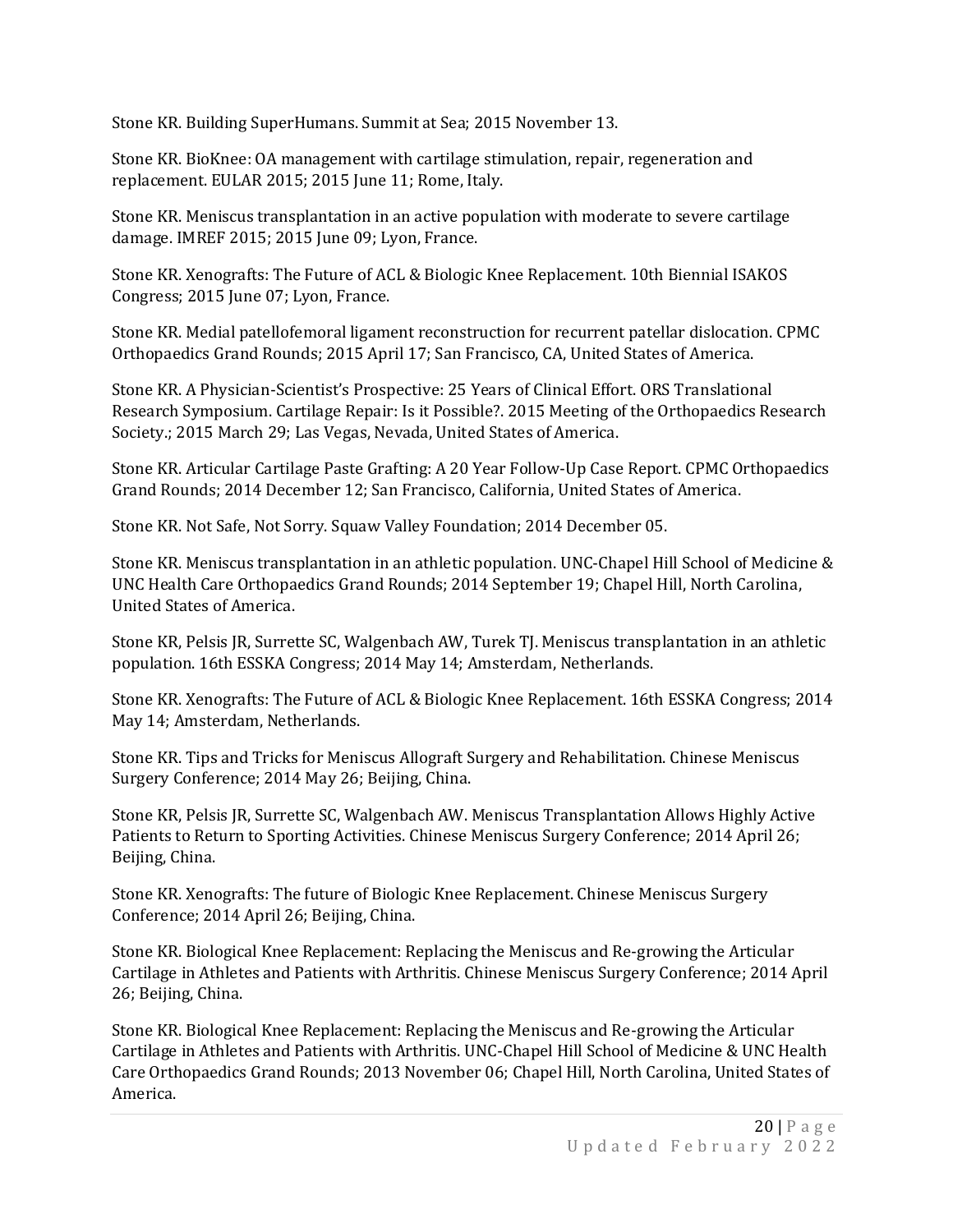Stone KR. Meniscus Transplantation in Former Elite Athletes: An Alternative to Arthroplasty?. Northern California Orthopedic Society Annual Meeting 2013; 2013 October 26.

Stone KR. Biologics and the Future of Knee Replacement. OrthoTec 2013; 2013 June 05; Warsaw, IN, United States of America.

Stone KR. Articular Cartilage Paste Grafting Salvage of Osteochondritis Dissecans of The Knee: Evaluation By Clinical Outcome Measures And Magnetic Resonance Imaging. 9th Biennial ISAKOS Congress; 2013 May 15; Toronto, Canada.

Stone KR. Meniscus Allograft Transplantation Allows Return To Sporting Activities. 9th Biennial ISAKOS Congress; 2013 May 12; Toronto, Canada.

Stone KR. Is MAT Justified in the Arthritic? International Meniscus Reconstruction Experts Forum; 2013 May 10; Toronto, Canada.

Stone KR. Biologic Joint Replacement; The Future of Joint Replacement Surgery. Berkeley City College; 2013 April 04; Berkeley, CA, United States of America.

Stone KR. Development of a Xenograft for ACL Reconstruction. Jacques Jenny Lectureship. The Veterinary Orthopedic Society's 2012 Annual Conference; 2013 March 13; Park City, UT, United States of America.

Stone KR. BioKnee: current and future treatments to keep you active. espnW Women's Summit; 2012 October 02; Tucson, AZ, United States of America.

Stone KR. Recent Advances in Non-Operative and Operative Biologic and Bionic Knee Preservation. 2012 June 21; San Francisco, CA, United States of America.

Stone KR. Meniscus Repair & Replacement. Jacques Jenny Lectureship. The Veterinary Orthopedic Society's 2012 Annual Conference; 2013 March 12; Park City, UT, United States of America.

Stone KR. Human Clinical Perspective on Cartilage Regeneration. Jacques Jenny Lectureship. The Veterinary Orthopedic Society's 2012 Annual Conference; 2013 March 11; Park City, UT, United States of America.

Stone KR. The Continuum of Care. Jacques Jenny Lectureship. The Veterinary Orthopedic Society's 2012 Annual Conference; 2013 March 10; Park City, UT, United States of America.

Stone KR. Clinical Perspective on Cartilage Regeneration. ORS Growth Factor Interest Group; 2013 January 25; San Antonio, TX, United States of America.

Stone KR. Future Treatment of ACL Arthrosis: Complete Cartilage Replacement. ACL Study Group; 2012 February 12; Jackson Hole, WY, United States of America.

Stone KR. Biologics Trumps Bionics: The Future of Orthopaedics and Sports Medicine. FutureMED; 2012 February 08; Mountain View, CA, United States of America.

Stone KR. Challenges in Lateral Meniscus Transplantation. Meniscus Transplantation Study Group; 2012 February 07; San Francisco, CA, United States of America.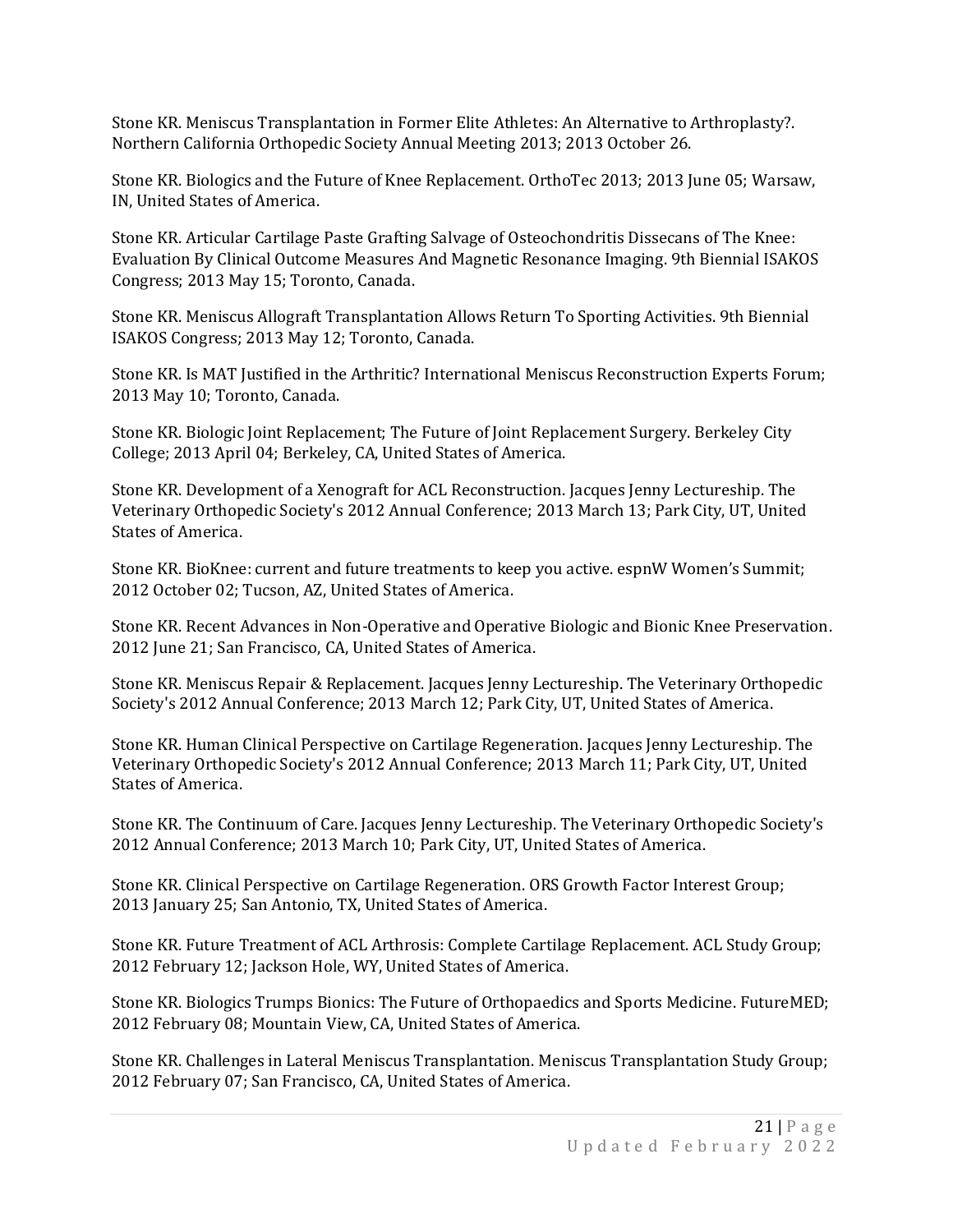Stone KR. Biologics Trumps Bionics: You 2.0. Bay Area Arthritis Auxiliary; 2012 January 17; San Francisco, CA, United States of America.

Stone KR. Biologics: You 2.0. Harvard Supper Series; 2011 November 15; San Francisco, CA, United States of America.

Stone KR, Turek TJ, Pelsis JR, Walgenbach AW. Biologic Knee Replacement. The Medical Scientist Training Program at the University of California at Irvine; 2011 September 30; Irvine, CA, United States of America.

Stone KR. Biologic Joint Replacement: The Future of Joint Replacement Surgery Using Stem Cells Paste Grafting, Meniscus Allografts, Shell Grafting and Allo and Xenograft Ligaments. 9th Annual Orthopedic, Spine and Pain Management-Driven ASC Conference - Ambulatory Surgery Center Association; 2011 June 10; Chicago, IL, United States of America.

Stone KR. Xenograft Transplantation. 8th Biennial ISAKOS Congress; 2011 May 18; Rio de Janeiro, Brazil.

Stone KR. Meniscus Transplantation. 8th Biennial ISAKOS Congress; 2011 May 14; Rio de Janeiro, Brazil.

Stone KR. Patient Case Study. California Pacific Medical Center Grand Rounds; 2011 April 08; San Francisco, CA, United States of America.

Stone KR. Biology trumps Bionics: The Future of Biologic Joint Replacement. Commonwealth Club of California; 2011 March 16; San Francisco, CA, United States of America.

Stone KR. Rescue Reel. TED Conference; 2011 March 01; Long Beach, CA, United States of America.

Stone KR. Biofuture of Joint Replacement. TED Conference; 2010 February 10; Long Beach, CA, United States of America.

Stone KR. Biology trumps Bionics: The Future of Biologic Joint Replacement. National American Osteopathic Association Conference; 2010 October 25; San Francisco, CA, United States of America.

Stone KR, Adelson WS, Pelsis JR, Walgenbach A, Turek TJ. Long-Term Survival of Concurrent Meniscus Allograft Transplantation and Articular Cartilage Repair: A Prospective 2- to 12-Year Follow-Up Evaluation. 9th World Congress of the International Cartilage Repair Society; 2010 September 27; Barcelona, Spain.

Stone KR. Collagen Meniscus Implant - Meniscus Reconstruction. California Pacific Medical Center Grand Rounds; 2010 April 23; San Francisco, CA, United States of America.

Stone KR, Walgenbach AW, Adelson WS, Pelsis JR, Turek TJ. Long-Term Survival of Concurrent Meniscus Allograft Transplantation and Articular Cartilage Repair. 2010 AAOS Annual Meeting; 2010 March 12; New Orleans, LA, United States of America.

Stone KR, Walgenbach AW, Adelson WS, Pelsis JR. Long-Term Survival of Concurrent Meniscus Allograft Transplantation & Articular Cartilage Repair: A Prospective 2 – 12 Year Follow Up Evaluation. Meniscus Transplantation Study Group Annual Meeting; 2010 March 11; New Orleans, LA, United States of America.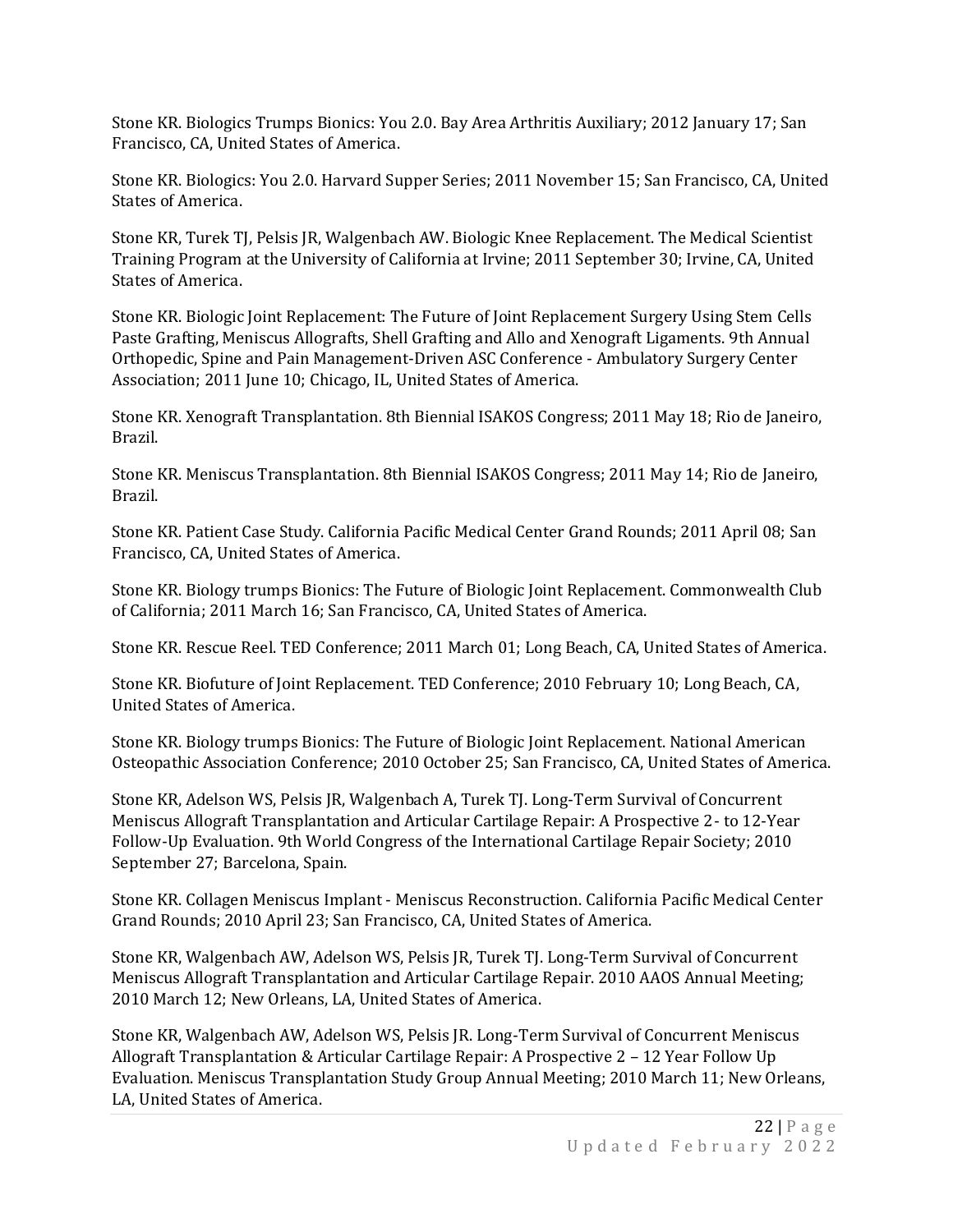Stone KR, Turek TJ. Back to the Future: Use of Xenografts. ACL Study Group; 2010 February; Phuket, Thailand.

Stone KR, Walgenbach AW, Adelson WS, Pelsis JR. Long-Term Survival of Concurrent Meniscus Allograft Transplantation & Articular Cartilage Repair: A Prospective 2 – 12 Year Follow Up Evaluation. ACL Study Group; 2010 February; Phuket, Thailand.

Stone KR, Walgenbach AW, Adelson WS. Meniscus Allograft – State of the Art. 2010 January 15; Switzerland.

Stone KR, Keller L. Rehabilitation – Meniscus Allograft Transplantation. 2010 January 15; Switzerland.

Stone KR. Salvage of Large OCD Lesions: Articular Cartilage Paste Grafting. California Pacific Medical Center Grand Rounds; 2009 February 13; San Francisco, CA, United States of America.

Stone KR, Turek TJ. Cartilage and Xenografts. 8th World Congress of the International Cartilage Repair Society; 2009 May 24; Miami, FL, United States of America.

Stone KR. How Important is Meniscus Transplant in the Treatment of Knee Arthritis?. VIII Congress of the Portuguese Association of Arthroscopy and Sports Traumatology; 2007 September 27; Oeiras, Portugal.

Stone KR, Walgenbach AW, Turek TJ. Treatment of ACL Ruptures with Xenografts. Where Are We Today?. Congress of the Portuguese Association of Arthroscopy and Sports Traumatology; 2007 September 27; Oeiras, Portugal.

Stone KR, Walgenbach AW, Freyer A, Turek TJ. Biological Knee Reconstruction: A Technique in its Infancy. Mayo Clinic Sports Medicine Grand Rounds; 2007 June 15.

Stone KR. Articular Cartilage Paste Grafting with Meniscus Transplantation. AAOS Cartilage Restoration of the Knee #311; 2007 June 08; Rosemount, IL, United States of America.

Stone KR, Walgenbach AW, Turek TJ, Galili U. Immunological Considerations in Orthopaedic Xenografting. ISAKOS 6th Biennial Congress; 2007 May 27; Florence, Italy.

Stone KR. Achilles Tendon: Open versus Percutaneous Repair. Orthopaedic Grand Rounds, California Pacific Medical Center (CPMC); 2007 April 13; San Francisco, CA, United States of America.

Stone KR. From Allograft to Biologic Joint Replacement. Meniscus Transplantation Study Group, American Academy of Orthopaedic Surgeons; 2007 February 15; San Diego, CA, United States of America.

Stone KR, Walgenbach AW, Freyer A, Turek TJ. Meniscus Allograft Survival in the Arthritic Knee. International Association for Joint Reconstruction; 2006 October 06; Munich, Germany.

Stone KR, Walgenbach AW, Freyer A, Turek TJ. Articular Cartilage Paste Grafting. International Association for Joint Reconstruction; 2006 October 06; Munich, Germany.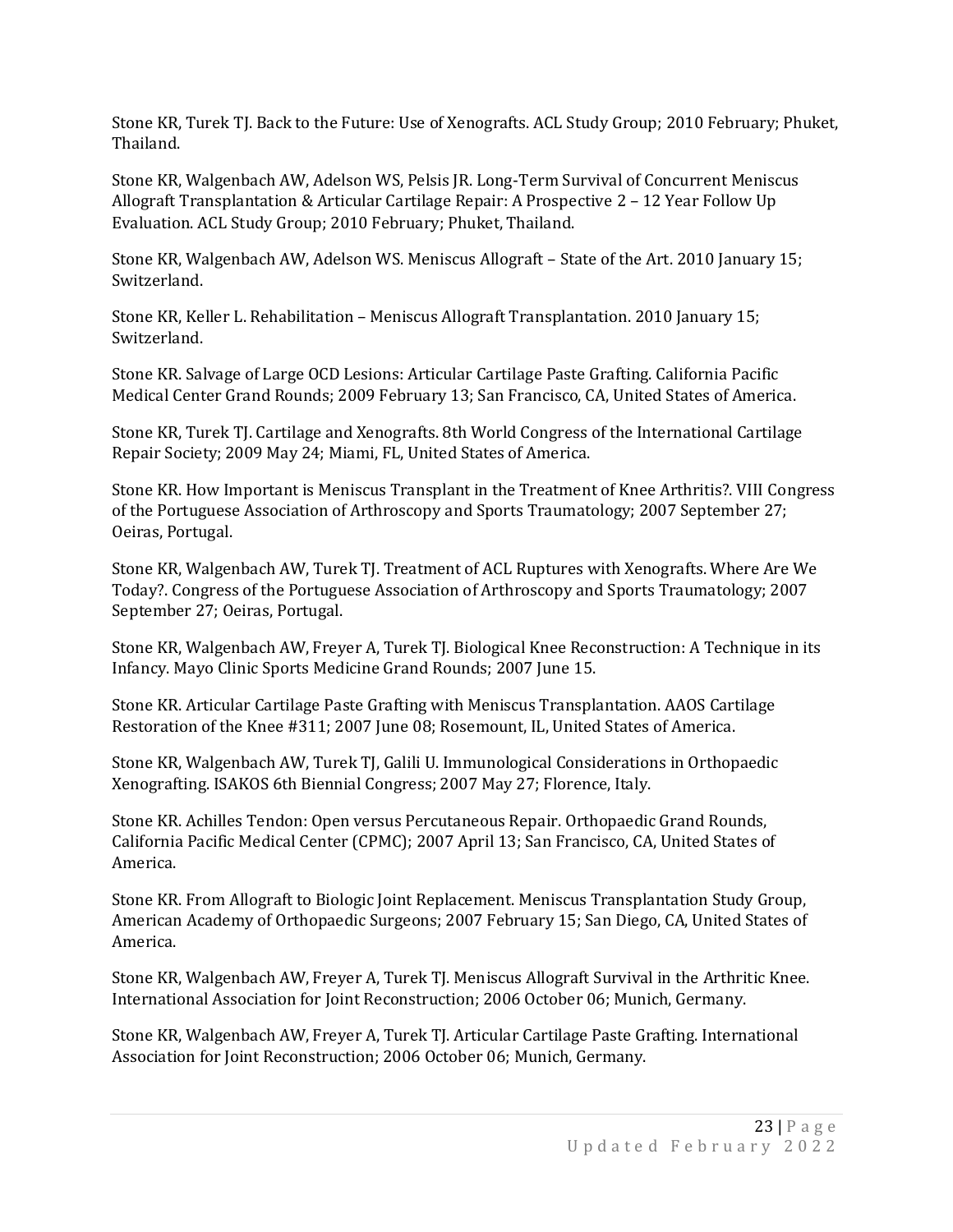Stone KR, Walgenbach AW, Freyer A, Turek TJ. Meniscal Repair and Transplantation. International Association for Joint Reconstruction; 2006 October 06; Munich, Germany.

Stone KR, Walgenbach AW, Freyer A, Turek TJ. Biological Knee Reconstruction: A Technique in its Infancy. 2nd Annual Orthopaedic Surgery Education Day, California Pacific Medical Center (CPMC); 2006 September 29; San Francisco, CA, United States of America.

Stone KR. IM Fixation of Mid 1/3rd Clavicle Fractures. Orthopaedic Grand Rounds, California Pacific Medical Center (CPMC); 2006 August 18; San Francisco, CA, United States of America.

Stone KR, Turek TJ. Xenograft Ligament Transplantation: Development of a Porcine Xenograft for ACL Reconstruction. XXIV Congreso de la Asociacion Espanola de Artroscopia; 2006 May 12; Leon, Spain.

Stone KR, Walgenbach AW, Freyer A, Turek TJ. Meniscus Repair. XXIV Congreso de la Asociacion Espanola de Artroscopia; 2006 May 11; Leon, Spain.

Stone KR, Walgenbach AW, Turek TJ, Freyer A. Meniscus Allograft: State of the Art. XXIV Congreso de la Asociacion Espanola de Artroscopia; 2006 May 10; Leon, Spain.

Stone KR, Walgenbach AW, Freyer A. Salvage of Large OCD Lesions: Articular Cartilage Paste Grafting. Orthopaedic Grand Rounds, California Pacific Medical Center (CPMC); 2006 April 28; San Francisco, CA, United States of America.

Stone KR, Walgenbach AW, Turek TJ, Galili U. ACL Reconstruction with a Porcine Xenograft. ACL Study Group Meeting; 2006 March 28; Kona, Hawaii, United States of America.

Crues JV, Nguyen G, Winkler B, Stone KR, Turek TJ. Comparison of Patients Receiving Autografts, Allografts, and Xenografts: Preliminary MRI Findings. ACL Study Group; 2006 March 28; Kona, Hawaii, United States of America.

Stone KR, Walgenbach AW, Turek TJ, Galili U. Xenograft Ligament Transplantation. American Association of Tissue Banks Spring Meeting; 2006 March 26; Tuscon, Arizona, United States of America.

Stone KR, Walgenbach AW, Turek TJ, Galili U. Immunological Considerations in Orthopaedic Xenografting: The Path to the Xeno Meniscus. Basic Biology of the Meniscus Discussion Group, Orthopaedic Research Society; 2006 March 22; Chicago, Illinois, United States of America.

Stone KR, Walgenbach AW, Turek TJ, Freyer A. Can a Meniscus Allograft Survive in the Arthritic Knee?. Orthopaedic Research Society; 2006 March 19; Chicago, Illinois, United States of America.

Stone KR. IM Fixation of Mid 1/3rd Clavicle Fractures. California Pacific Medical Center Orthopaedic Education Day: Advances in Upper Extremity Surgery; 2005 September 09; San Francisco, CA, United States of America.

Stone KR. Biological Knee Reconstruction – A Technique in its Infancy. Brown University Grand Rounds and Basic Science Conference; 2005 June 01; Providence, Rhode Island, United States of America.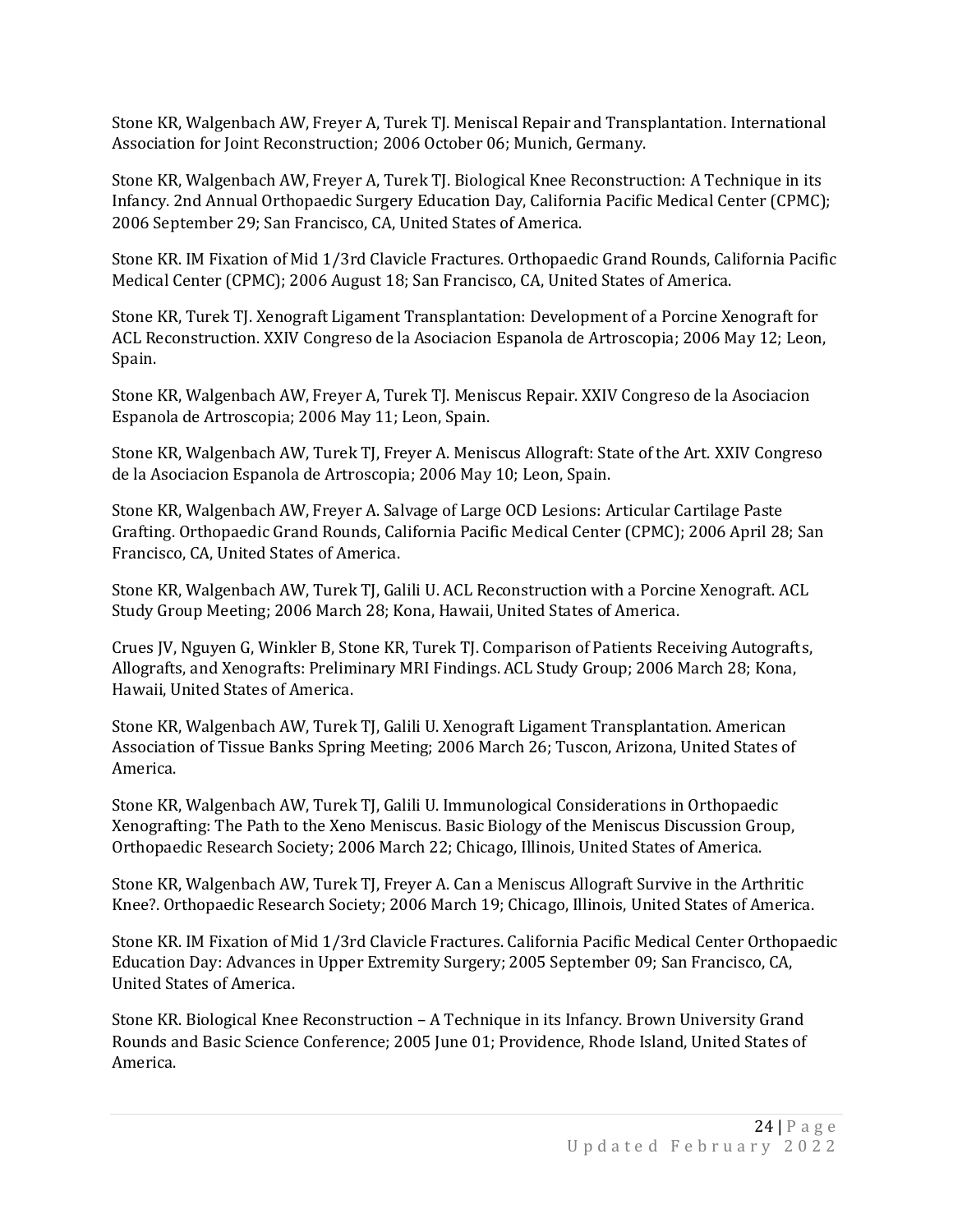Stone KR, Walgenbach AW, Hill MD, Turek TJ, Freyer A. Can A Meniscus Allograft Survive in the Arthritic Knee?. Arthroscopy Association of North America 24th Annual Meeting; 2005 May 14; Vancouver, British Columbia, Canada.

Stone KR, Walgenbach AW, Hill MD, Turek TJ, Freyer A. Can A Meniscus Allograft Survive in the Arthritic Knee. 2005 International Society of Arthroscopy, Knee Surgery, and Orthopaedic Sports Medicine Congress; 2005 April 03; Hollywood, Florida, United States of America.

Stone KR, Turek TJ, Freyer A. Meniscus Sizing Based on Height and Weight. Meniscus Transplantation Study Group, American Academy of Orthopaedic Surgeons; 2005 February 24; Washington, DC, United States of America.

Stone KR. Biologic Knee Reconstruction including Articular Cartilage Paste Grafting and Meniscus Transplantation. John Hopkins 3rd Annual Joint Preserving Treatment of the Hip and Knee; 2004 October 08; Ocean City, Maryland, United States of America.

Stone KR, Walgenbach AW, Speer DP, Hill MD. Meniscus Allograft Survival in Patients with Moderate to Severe Arthritis: 2-5 Year Follow-up. Western Orthopaedic Association; 2004 September 30; San Francisco, CA, United States of America.

Stone KR, Walgenbach AW, Speer DP, Hill MD. Meniscus Allograft Survival in Patients with Moderate to Severe Arthritis: 2-5 Year Follow-up. International Cartilage Repair Society; 2004 June 16; Gent, Belgium.

Stone KR, Walgenbach AW, Speer DP, Hill MD. Meniscus Allograft Survival in Patients with Moderate to Severe Arthritis: 2-5 Year Follow-up. Meniscus Transplantation Study Group; 2004 March 10; San Francisco, CA, United States of America.

Stone KR. Meniscal Allografts in Patients with Severe Arthrosis. Meniscus Transplantation Study Group; 2003 February 06; New Orleans, Louisiana, United States of America.

Stone KR, Turek TJ, Hansen T, Gealer R, Walgenbach AW, et al. A Six-Month Biomechanical and Histological Evaluation of Porcine Xenografts for Anterior Cruciate Ligament Reconstruction. American Orthopaedic Society for Sports Medicine; 2003 July 22; San Diego, CA, United States of America.

Stone KR, Walgenbach AW. Articular Paste Grafting Used for Large OCD Lesions. International Cartilage Repair Society; 2002; Toronto, Canada.

Stone KR, Walgenbach AW. Surgical Technique of Meniscal Replacement In Arthritic Knee. 2001 The International Society of Arthroscopy, Knee Surgery and Orthopaedic Sports Medicine Biennial Congress; 2001 May 14; Montreaux, Switzerland.

Stone KR, Walgenbach AW. Biological Knee Replacement with Articular Cartilage Paste Graft, Meniscal Allograft and Opening Wedge Osteotomy. Australian Knee Society Annual Scientific Meeting; 2000 October 08; Hobart, Australia.

Stone KR, Walgenbach AW, Turek TJ, Wicomb W, Galili U. Xenograft ACL Device Development. Australian Knee Society Annual Scientific Meeting; 2000 October 08; Hobart, Australia.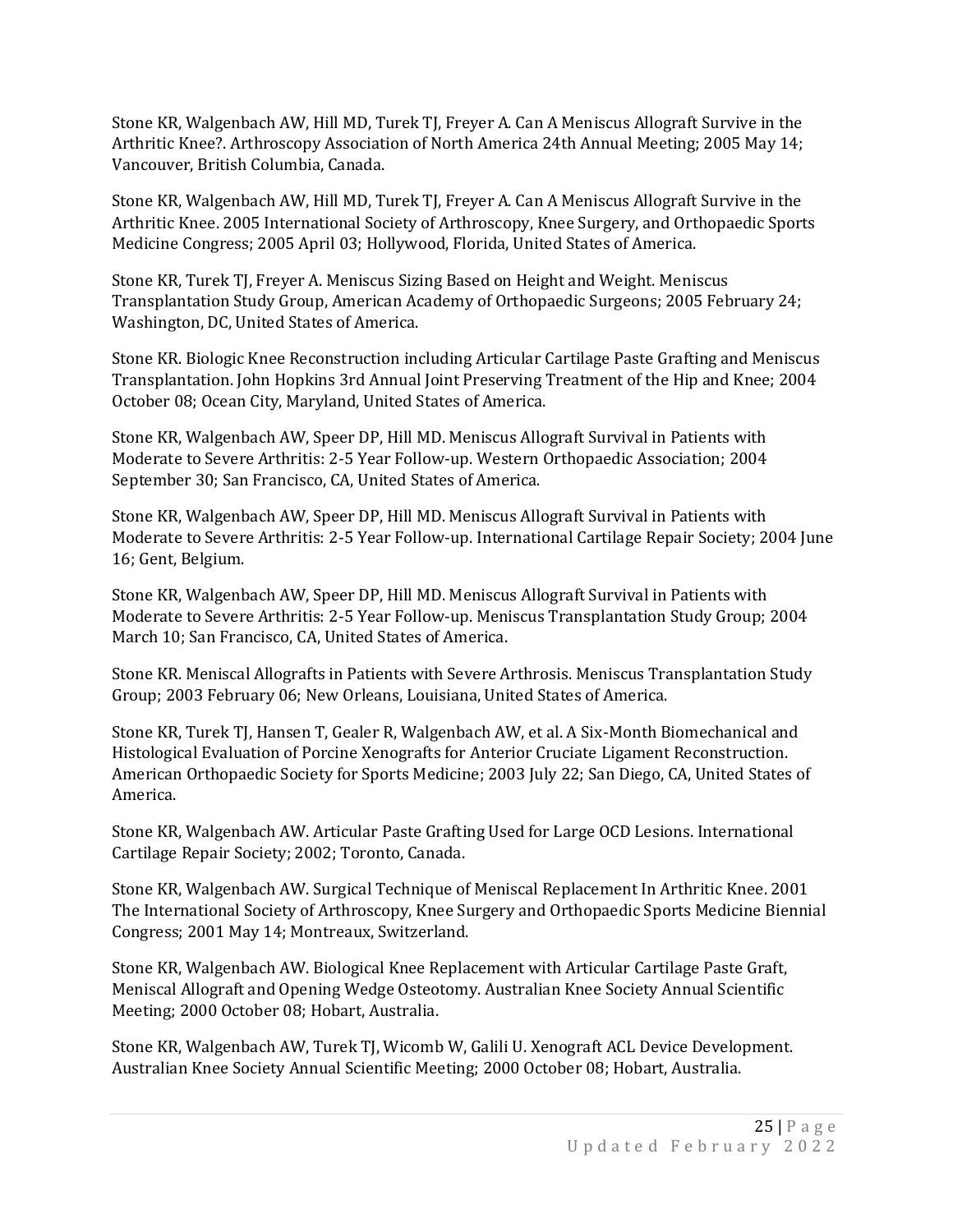Stone KR, Walgenbach AW. Xenograft Ligament Reconstruction. ACL Study Group; 2000 May 20; Rhodes, Greece.

Stone KR. Articular Cartilage Paste Grafting to Arthritic and Traumatic Knee Joint Lesions: Two to Seven Year Follow-Up. International Society of Arthroscopy, Knee Surgery, and Orthopaedic Sports Medicine Biennial Congress; 1999 May 29; Washington, DC, United States of America.

Stone KR. Treatment of Severely Damaged Articular Surface with Articular Cartilage Paste Graft, Meniscal Allograft, and Opening Wedge Osteotomy. Arthroscopy Association of America 18th Annual Meeting; 1999 April 15; Vancouver, British Columbia, Canada.

Stone KR, Walgenbach AW. Surgical Technique and Initial Results for Articular Cartilage Transplantation to Traumatic and Arthritic Defects in the Knee Joint. European Society of Sports Traumatology, Knee Surgery and Arthroscopy; 1998 April 30; Nice, France.

Stone KR, Walgenbach AW. Uso Della 'Pasta' Osteocartilaginea. Cartilage Transplantation Meeting; 1998 April 18; Florence, Italy.

Stone KR, Walgenbach AW. Surgical Technique and Initial Results for Articular Cartilage Transplantation to Traumatic and Arthritic Defects in the Knee Joint. ACL Study Group; 1998 March 31; Vail, Colorado, United States of America.

Stone KR, Walgenbach AW. One-Step American Technique of Articular Cartilage Paste Grafting to Traumatic and Arthritic Defects in the Knee Joint (1-7 Years Follow-Up). Cartilage Study Group Meeting; 1998 March 21; New Orleans, Louisiana, United States of America.

Stone KR, Walgenbach AW. Surgical Technique and Initial Results for Articular Cartilage Transplantation to Traumatic and Arthritic Defects in the Knee Joint. Orthopaedic Research Society 44th Annual Meeting; 1998 March 17; New Orleans, Louisiana, United States of America.

Shellock FG, Stone KR, Crues JV, Coleman M, Mullin M. Development and Clinical Application of Kinematic MRI of the Patellofemoral Joint Using an Extremity MR System (Artoscan). Proceedings of the International Society of Magnetic Resonance in Medicine; 1997.

Stone KR, Walgenbach AW. My Technique: 'The Bone Paste' Compared to Abrasion Chondroplasty & Microfracture. A Critical Review. 2nd Fribourg International Symposium; 1997 October; Fribourg, Switzerland.

Stone KR, Walgenbach AW. Surgical Technique and Results for Articular Cartilage Transplantation to Traumatic and Arthritic Defects in The Knee Joint. Annual Meeting of the Arthroscopy Association of North America; 1997 April.

Stone KR, Steadman JR, Rodkey WG, Li S. Meniscus Regeneration Using a Collagen Scaffold: Analysis of Preliminary Data. American Academy of Orthopaedic Surgeons; 1997 February.

Stone KR, Walgenbach AW. Articular Cartilage Transplantation to Traumatic and Arthritic Defects in the Knee. Surgical Technique and Results. California Orthopaedic Association Annual Meeting; 1996 April.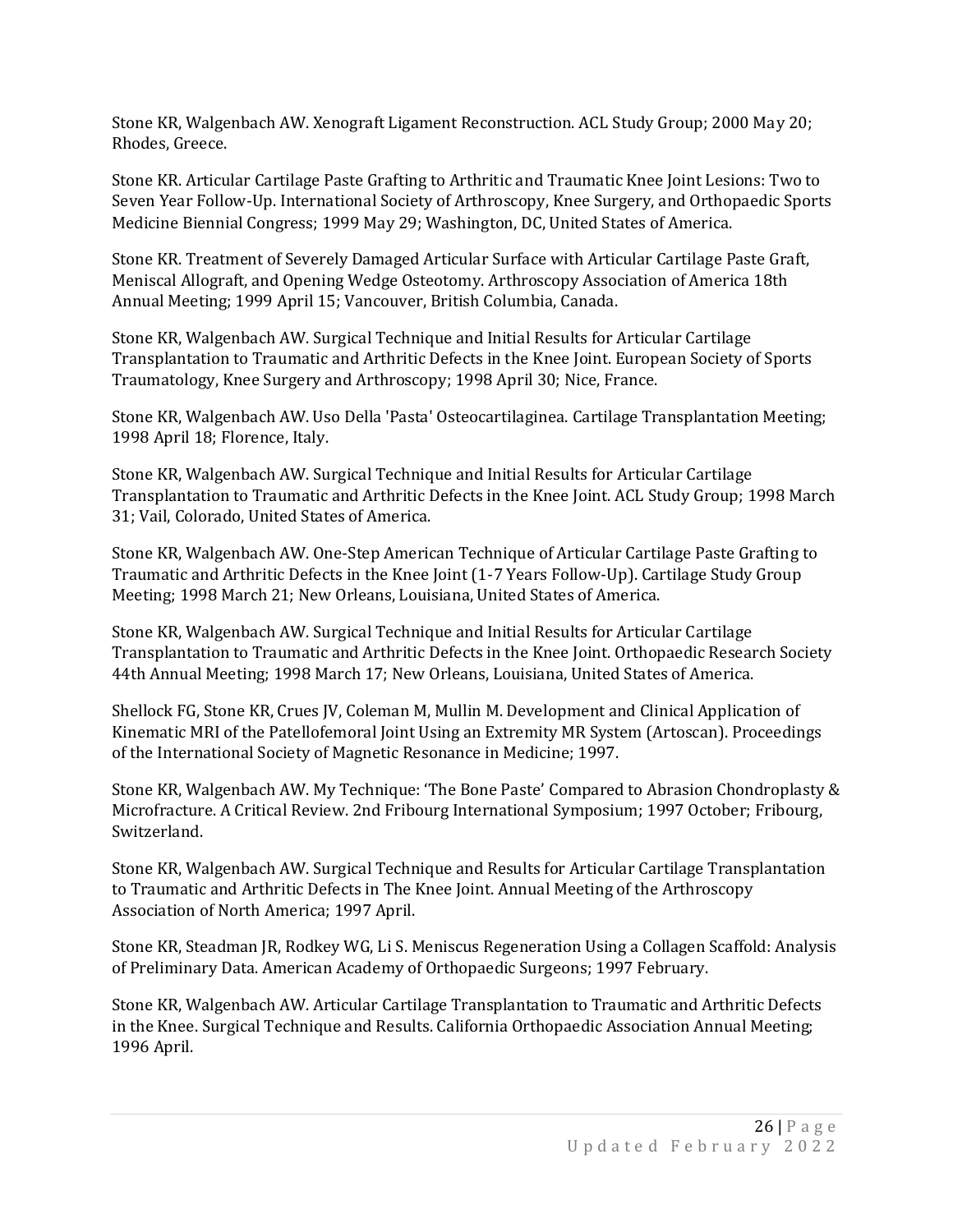Li S, Yuen D, Li P, Rodkey WG, Stone KR. Collagen as a Biomaterial: An Application In Knee Meniscal Fibrocartilage Regeneration. The 20th Annual Meeting of Society for Biomaterials; 1994 April; Boston, Massachusetts, United States of America.

Stone KR. Feasibility Study of a Collagen Meniscal Implant: Surgical Technique and Patient Selection. Steadman Hawkins Sports Medicine Foundation; 1993 December.

Stone KR, Stoller DW, Denny M, Elmquist C, Irving S. 3-D MRI Sizing of the Meniscus Cartilage and Kinematic MRI Evaluation of Prosthetic Meniscal Motion. Combined Congress of the International Arthroscopy Association and the International Society of the Knee; 1993 June 29; Copenhagen, Denmark.

Stone KR, Rosenberg TD. Surgical Technique of Meniscal Replacement. Arthroscopy Association of North America Annual Meeting; 1993 April; Palm Desert, California, United States of America.

Stone KR, Stoller DW, Denny M, Elmquist C, Irving S. 3-D MRI Sizing of the Meniscus Cartilage and Kinematic MRI Evaluation of Prosthetic Meniscal Motion. California Orthopaedic Association Annual Meeting; 1992 May; Sacramento, California, United States of America.

Stone KR, Rodkey WG, Steadman JR, Webber RG, McKinney L. Collagen Based Meniscal Scaffold: One Year Evaluation in the Canine Stifle. European Society for Artificial Organs; 1990 September; Bologna, Italy.

Stone KR, Rodkey WG, Steadman JR, Webber RG, McKinney L. Prosthetic Meniscal Replacement in Dogs Using Resorbable Co-Polymeric Collagen Prosthesis. 18th World Congress. Societe Internationale de Chirgurie Orthopedique et de Traumatologie; 1990 September; Montreal, Canada.

Stone KR, Rodkey WG, Steadman JR, Webber RG, McKinney L. Prosthetic Meniscal Replacement in Dogs Using Resorbable Co-Polymeric Collagen Prosthesis. SIROT; 1990 September; Montreal, Canada.

Stone KR, Rodkey WG, Webber RG, McKinney L, Steadman JR. Meniscal Regeneration with a Co-Polymeric Collagen Scaffold. American Orthopaedic Society for Sports Medicine; 1990 July; Sun Valley, Idaho, United States of America.

Stone KR, Rodkey WG, Steadman JR, Webber RG, McKinney L. Collagen Based Meniscal Scaffolds: One Year Evaluation in the Canine Stifle. Fourth Congress of the European Society of Knee Surgery and Arthroscopy; 1990 June; Stockholm, Sweden.

Stone KR, Rodkey WG, Steadman JR, Webber RG, McKinney L. Prosthetic Meniscal Replacement. ACL Study Group; 1990 March; Engelberg, Switzerland.

Stone KR, Rodkey WG, Steadman JR, Webber RG, McKinney L. Prosthetic Meniscal Replacement in Dogs Using Resorbable Co-polymeric Collagen Prostheses. Transactions of the 57th Annual Meeting of the American Academy of Orthopaedic Surgeons; 1990 February; New Orleans, Louisiana, United States of America.

Kolb FO, Stone KR. High Turnover Osteopenia with Mineralizing Defect in a Patient with Stress Fractures. Transactions of the 4th Annual Meeting of the Adult Bone and Mineral Working Group; 1989 September 09.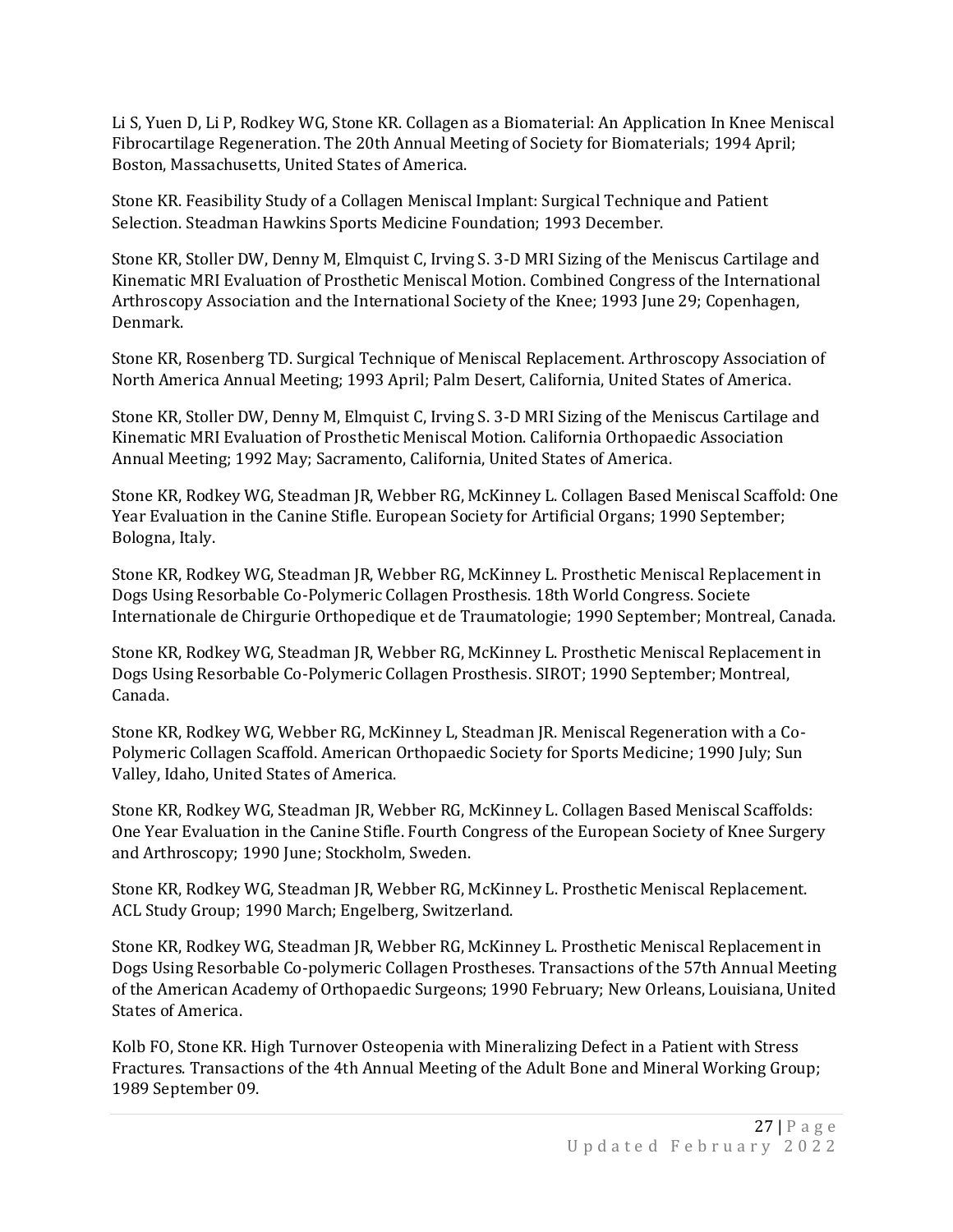Arnoczky SP, O'Brien SJ, DiCarlo EF, Warren RF, Stone KR. Cellular Repopulation of Deep Frozen Meniscal Autografts: An Experimental Study in Dogs. Poster Session. Orthopaedic Research Society; 1988; Atlanta, Georgia, United States of America.

## *Poster presentations*

Stone KR, Slatter S, Kim H, Turek TJ, Brooks M, et al. Short-Term Changes in Osteoarthritis Knee Synovial Fluid Biochemistry with 1 Year Clinical Outcomes Following Intra-articular Injection of Amniotic Fluid. Poster Session. Orthopaedic Research Society (ORS); 2021 February 13.

Stone KR, Hennessy S, Turek TJ, Walgenbach AW, Huttler E, et al. Long-Term Survival of Meniscus Allograft Transplantation in an Arthritic Population. Podium Presentation. International Cartilage Regeneration and Joint Preservation Society (ICRS); 2019 October 7; Vancouver, Canada.

Stone KR, Hennessy S, Turek TJ, Walgenbach AW, Huttler E, et al. Long-Term Survival of Meniscus Allograft Transplantation in an Arthritic Population: Time to Abandon Restricted Indications for Transplantation. Poster Session. Orthopedic Research Society (ORS); 2019 February 4; Austin, Texas, United States of America.

Stone KR, Goldstein TA, Hennessy S, Walgenbach A, Greene DR, et al. Osteochondral Autograft Plugs vs. Paste Graft: Ex Vivo Impaction Increases Chondral Matrix Production. Poster Session. Orthopedic Research Society (ORS); 2019 February 4; Austin, Texas, United States of America.

Stone KR, Walgenbach A, Hennessy S, Huttler E, Whitney L, et al. Long-Term Survival of ACL Allograft Reconstruction: A Two-to-23 Year Follow-Up. Poster Session. Orthopedic Research Society (ORS); 2019 February 2; Austin, Texas, United States of America.

Stone KR. Articular Cartilage Paste Graft for Severe Osteochondral Lesions of the Knee: A 10-23 Year Follow-Up Study. Poster Session. ICRS 2016; 2016 September 24; Sorrento, Italy.

Stone KR. A Multcenter Randomized Clinical Trial Of An Immunochemically Modified Porcine Xenograft Vs. Patellar Tendon Allograft For ACL Reconstruction. Poster Session. 16th EFORT Congress; 2015 May; Prague, Czech Republic.

Stone KR, Pelsis JR, Surrette ST, Walgenbach A. Meniscus allograft transplantation allows return to sporting activities. Poster Session. 59th Annual Meeting of the Orthopaedic Research Society (ORS); 2013 January 26; Long Beach, California, United States of America.

Stone KR, Pelsis JR, Zaidi S, Walgenbach AW, Crues JV, et al. Articular Cartilage Paste Grafting Salvage of Osteochondritis Dissecans of the Knee: Evaluation by Clinical Outcome Measures and Magnetic Resonance Imaging. Poster Session. 59th Annual Meeting of the Orthopaedic Research Society (ORS); 2013 January 26; Long Beach, California, United States of America.

Stone KR, Walgenbach AW, Pelsis JR, Turek TJ. Development of a Porcine Condylar Defect Model for Evaluation of Articular Cartilage Thin Shell Grafts. Poster Session. International Symposium on Ligaments & Tendons – XII; 2012 February 03; San Francisco, California, United States of America.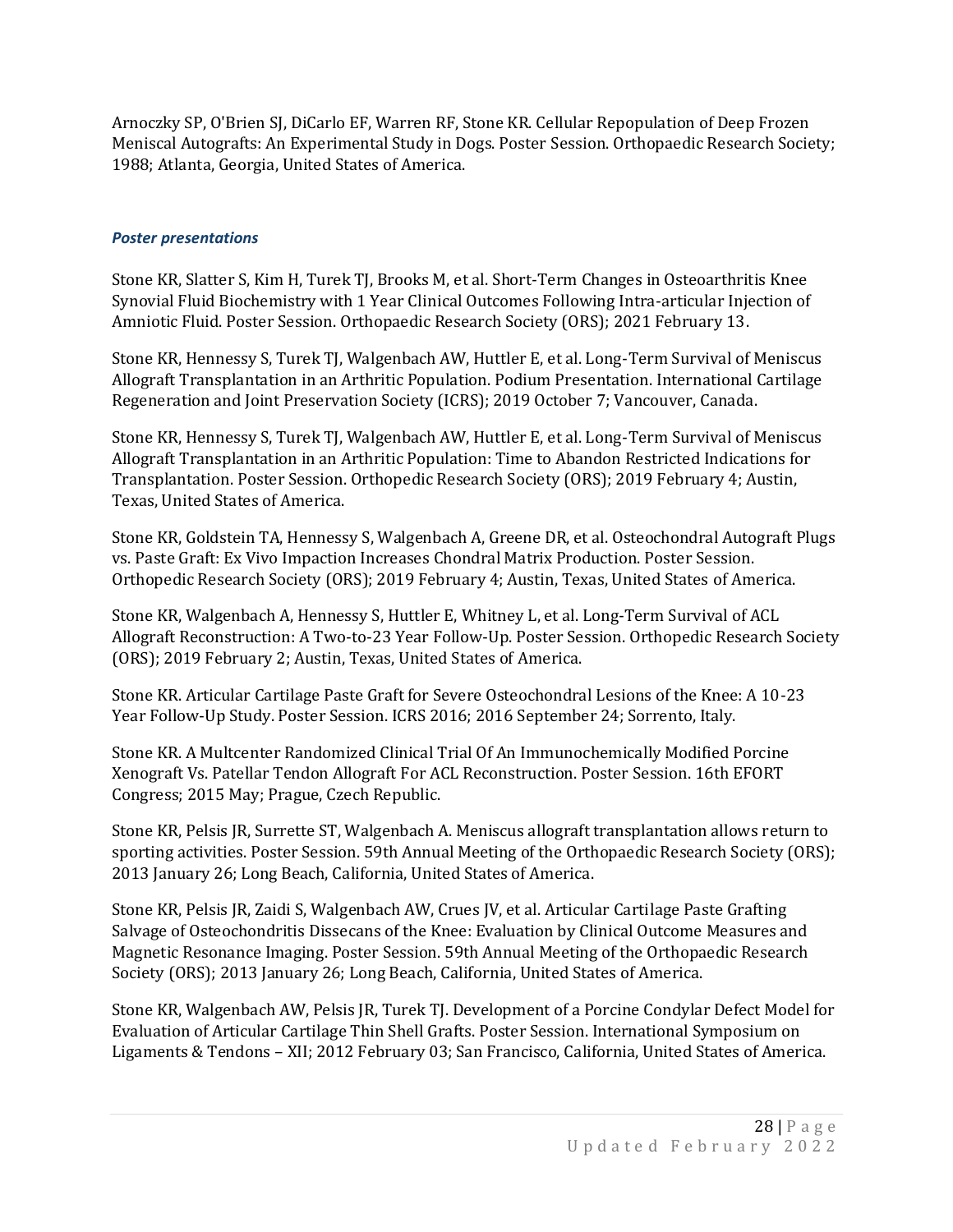Stone KR, Pelsis JR, Crues JV, Dang D, Adelson W, et al. The use of articular cartilage paste graft in massive articular cartilage defects of the femoral condyle. Poster Session. Arthroscopy Association of North America (AANA); 2011 April 14; San Francisco, California, United States of America.

Stone KR, Crues JV, Dang D, Pelsis JR, Adelson W, et al. The use of articular cartilage paste graft in massive articular cartilage defects of the femoral condyle. Poster Session. 57th Annual Meeting of the Orthopaedic Research Society (ORS); 2011 January 13; Long Beach, California, United States of America.

Ratcliffe A, Ratcliffe J, Turek TJ, Adelson W, Stone KR. Human Articular Cartilage Paste Graft from OA and Chondral Defect Joints Generates Tissue Engineered Cartilage Constructs In Vitro. Poster Presentation. 57th Annual Meeting of the Orthopaedic Research Society (ORS); 2011 January 13; Long Beach, California, United States of America.

Stone KR, Adelson W, Pelsis JR, Walgenbach AW, Turek TJ. Long-term survival of concurrent meniscus allograft transplantation and articular cartilage repair: A prospective 2 – 12 year followup evaluation. Poster Presentation. International Symposium on Ligaments & Tendons – XI; 2011 January 12; Irvine, California, United States of America.

Stone KR, Walgenbach AW, Adelson WS, Pelsis JR, Turek TJ. Long-Term Survival of Concurrent Meniscus Allograft Transplantation and Articular Cartilage Repair. Poster Session. 2010 American Academy of Orthopaedic Surgery (AAOS) Annual Meeting; 2010 March 09; New Orleans, Louisiana, United States of America.

Stone KR, Freyer A, Turek TJ, Walgenbach AW. Salvage and Repair of Osteochondritis Dissecans with Articular Cartilage Paste Grafting. Poster Session. International Cartilage Repair Society (ICRS); 2007 September; Warsaw, Poland.

Stone KR, Walgenbach AW, Turek TJ, Galili U. Porcine Xenografts as Functional Scaffolds for ACL Reconstruction. Poster Session. International Symposium on Tendon and Ligaments – VI; 2006 March 18; Chicago, Illinois, United States of America.

Stone KR, Walgenbach AW, Turek TJ. Immunological Considerations in Orthopaedic Xenografting. Poster Session. Orthopaedic Research Society; 2006 March; Chigo, Illinois, United States of America.

Stone KR, Walgenbach AW, Turek TJ, Somers D, Wicomb W, et al. Porcine Patellar Tendon Grafts for Anterior Cruciate Ligament Reconstruction. Poster Session. The International Society of Arthroscopy, Knee Surgery and Orthopaedic Sports Medicine; 2001 May; Montreaux, Switzerland.

Stone KR, Walgenbach AW. Surgical Technique of Meniscal Allografting in the Arthritic Knee. Poster Session. The International Society of Arthroscopy, Knee Surgery and Orthopaedic Sports Medicine; 2001 May; Montreaux, Switzerland.

Stone KR, Walgenbach AW. Articular Cartilage Paste Grafting: Two- to Nine-Year Follow-Up. Poster Session. The International Society of Arthroscopy, Knee Surgery and Orthopaedic Sports Medicine; 2001 May; Montreaux, Switzerland.

Stone KR, Walgenbach AW, Turek TJ, Hansen T, Galili U. Xenograft Implantation of Porcine Patellar Tendon: A Histological, Serological, and Bio-Mechanical Study. Poster Session. Orthopaedic Research Society; 2001 February.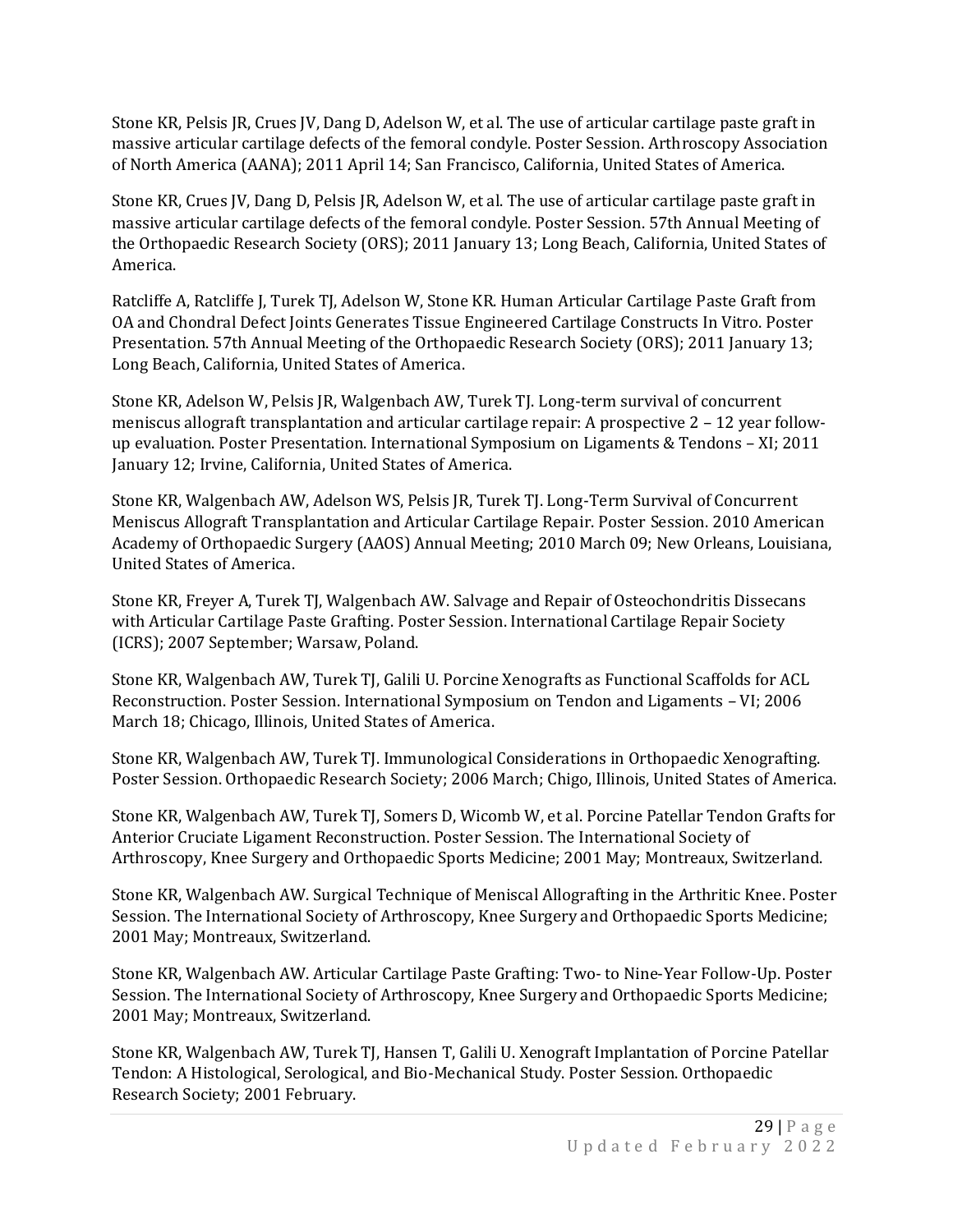Stone KR. Surgical Technique of Meniscal Allografting in the Arthritic Knee. Poster Session. 9th Congress European Society of Sports Traumatology, Knee Surgery and Arthroscopy; 2000 September; London, England.

Stone KR, Walgenbach AW. Articular Cartilage Paste Grafting to Arthritic and Traumatic Knee Joint Lesions: Two to Seven Year Follow-Up. Poster Session. Western Orthopaedic Association 63rd Annual Meeting, Coronado Island; 1999 July 30; San Diego, California, United States of America.

Stone KR, Walgenbach AW. Articular Cartilage Paste Grafting to Arthritic and Traumatic Knee Joint Lesions: Two to Seven Year Follow-Up. Poster Session. Society for Biomaterials Annual Meeting; 1999 April; Providence, Rhode Island, United States of America.

Stone KR, Walgenbach AW. Articular Cartilage Paste Grafting to Arthritic and Traumatic Joint Lesions: Two to Seven Year Follow Up. Poster Session. International Cartilage Repair Symposium; 1998 November; Boston, Massachusetts, United States of America.

Stone KR, Walgenbach AW, Carrouche C. Treatment of the Severely Damaged Articular Surface with Articular Cartilage Paste Graft, Meniscal Allograft, and Opening Wedge Osteotomy. Poster Session. International Cartilage Repair Symposium; 1998 November; Boston, Massachusetts, United States of America.

Stone KR, Walgenbach AW, Carrouche C. Treatment of Failed Knee Joint Chondroplasties. Poster Session. International Cartilage Repair Symposium; 1998 November; Boston, Massachusetts, United States of America.

Stone KR, Steadman JR, Rodkey WG, Li S. Collagen Meniscus Implant in Humans. Poster Session. California Pacific Medical Center; 1995 October; San Francisco, California, United States of America.

Stone KR, Stoller DW, Irving SG, Elmquist C, Gildengorin G. 3-D MRI Volume Sizing of the Meniscus Cartilage. Poster Session. California Pacific Medical Center; 1993 November; San Francisco, California, United States of America.

## *Instructional videos*

Stone KR Percutaneous Achilles Tendon Repair AAOS video library 2019

Stone KR. Stone Ankle Ligament Repair VuMedi March 2019

Stone KR. Anterior Cruciate Ligament Reconstruction, SICOT Orthopaedic World Conference; Rome, Italy; 2016 September; Rome, Italy.

Stone KR. Lateral Meniscus Allograft Transplantation After Failed Meniscus Repair VuMedi April 2013

Stone KR. Medial Meniscus Allograft Transplantation in Arthritic Knee VuMedi April 2013